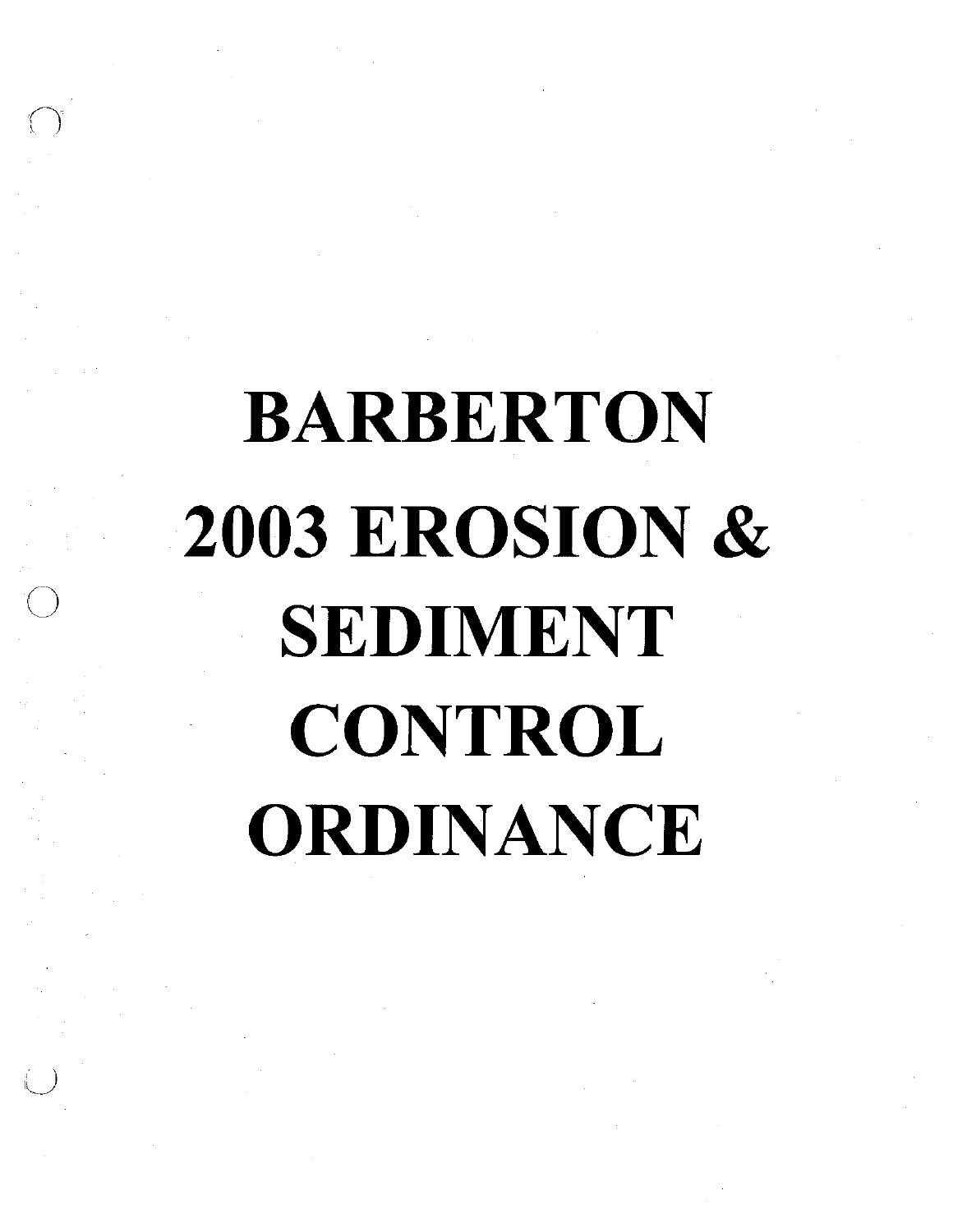$\label{eq:2.1} \frac{1}{\sqrt{2}}\sum_{i=1}^n\frac{1}{\sqrt{2}}\sum_{j=1}^n\frac{1}{\sqrt{2}}\sum_{j=1}^n\frac{1}{\sqrt{2}}\sum_{j=1}^n\frac{1}{\sqrt{2}}\sum_{j=1}^n\frac{1}{\sqrt{2}}\sum_{j=1}^n\frac{1}{\sqrt{2}}\sum_{j=1}^n\frac{1}{\sqrt{2}}\sum_{j=1}^n\frac{1}{\sqrt{2}}\sum_{j=1}^n\frac{1}{\sqrt{2}}\sum_{j=1}^n\frac{1}{\sqrt{2}}\sum_{j=1}^n\frac$  $\label{eq:2.1} \frac{1}{2} \sum_{i=1}^n \frac{1}{2} \sum_{i=1}^n \frac{1}{2} \sum_{j=1}^n \frac{1}{2} \sum_{i=1}^n \frac{1}{2} \sum_{i=1}^n \frac{1}{2} \sum_{j=1}^n \frac{1}{2} \sum_{j=1}^n \frac{1}{2} \sum_{j=1}^n \frac{1}{2} \sum_{j=1}^n \frac{1}{2} \sum_{j=1}^n \frac{1}{2} \sum_{j=1}^n \frac{1}{2} \sum_{j=1}^n \frac{1}{2} \sum_{j=1}^n \frac{$ 

 $\mathcal{L}^{\mathcal{L}}(\mathcal{L}^{\mathcal{L}})$  and the contract of the contract of the contract of the contract of the contract of the contract of the contract of the contract of the contract of the contract of the contract of the contrac

 $\label{eq:2.1} \frac{1}{\left\| \frac{1}{\mathcal{S}_{\text{max}}}\right\|} \leq \frac{1}{\mathcal{S}_{\text{max}}}\frac{1}{\mathcal{S}_{\text{max}}^2}$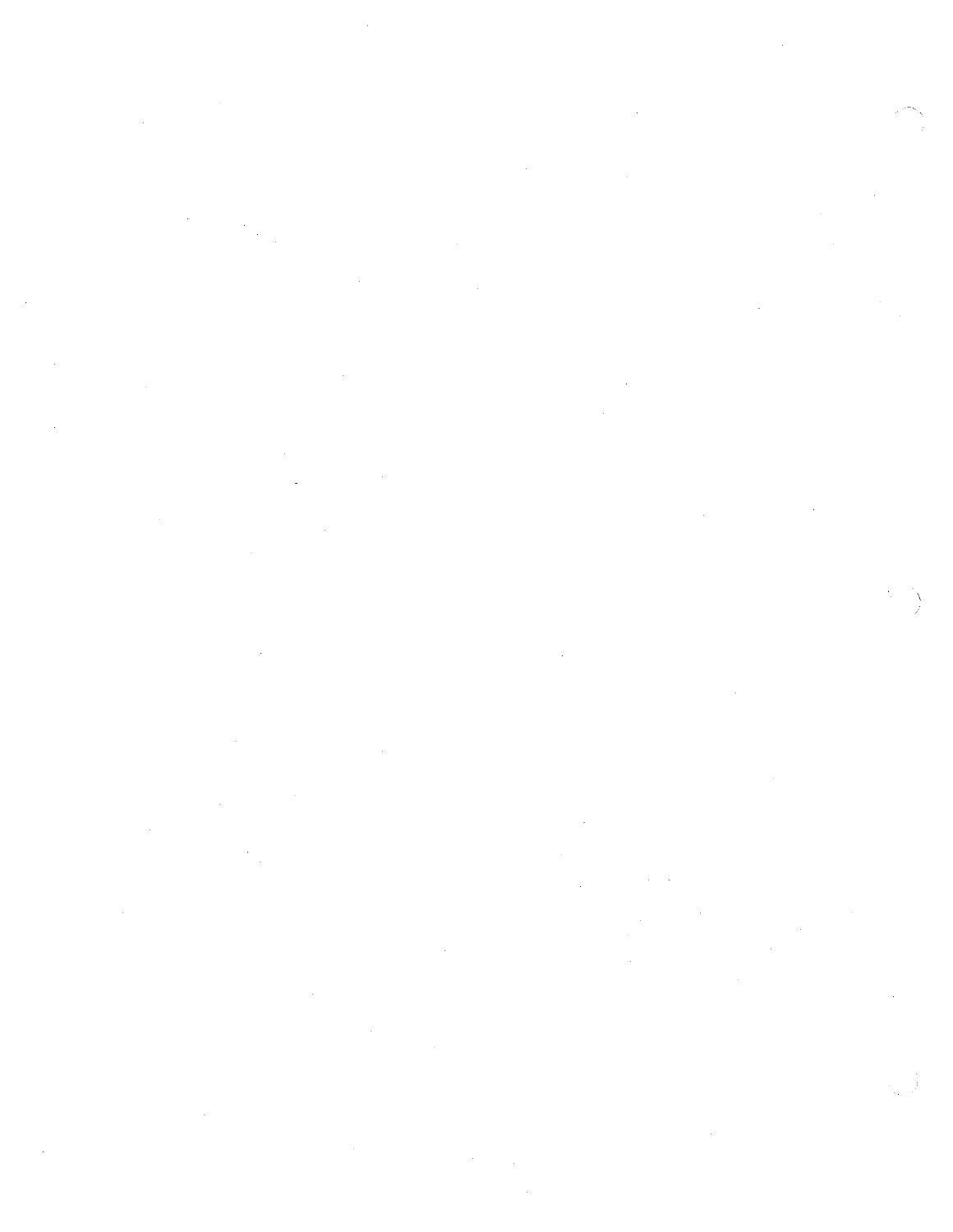*Phase // Communities and Construction Site Owners Must Meet Post Construct/on Requirements: Ohio EPA's NPDES Small MS4 General Permit and Construction General Permit, require erosion and sediment control and post-construction storm water management. This model ordinance ONL* Y *addresses the construction site*  erosion and sediment control portion of these NPDES requirements. As a result, *Phase II communities must implement separate post-construction storm water management regulations under their Phase IIStorm Water Management Programs and construction site owners must comply with Ohio EPA's Construction General Permit.* 

# PHASE II COMPLIANT MODEL ORDINANCE FOR EROSION AND SEDIMENT CONTROL

Whereas, soil is most vulnerable to erosion by wind and water during soil disturbing activities and this eroded soil necessitates repair of sewers and ditches and dredging of rivers, harbors, and lakes; accelerates downstream bank erosion and damage to public and private property; endangers water resources and wetlands by reducing water quality; and causes the siltation of aquatic habitat; and,

Whereas, communities throughout the Tuscarawas River watershed have experienced and continue to experience costs associated with inadequate erosion and sediment control and increased state and federal regulation; and,

Whereas, there are watershed-wide efforts to reduce sedimentation in the Tuscarawas River watershed and to protect and enhance the unique water resources and wetlands of the Tuscarawas River, and City of Barberton recognizes its obligation as part of these watersheds to reduce sedimentation and to protect water quality by controlling soil disturbing activities within its borders; and,

Whereas, 40 C.F.R. Parts 9, 122, 123, and 124, referred to as NPDES Storm Water Phase II, require designated communities, including City of Barberton to develop a Storm Water Management Program to address, among other components, erosion and sediment control during soil disturbing activities; and,

Whereas, Article XVIII, Section 3 of the Ohio Constitution grants municipalities the legal authority to adopt rules to abate soil erosion and water pollution by soil sediments; and,

NOW, THEREFORE, BE IT ORDAINED by the Council of the City of Barberton, County of Summit, State of Ohio, that:

1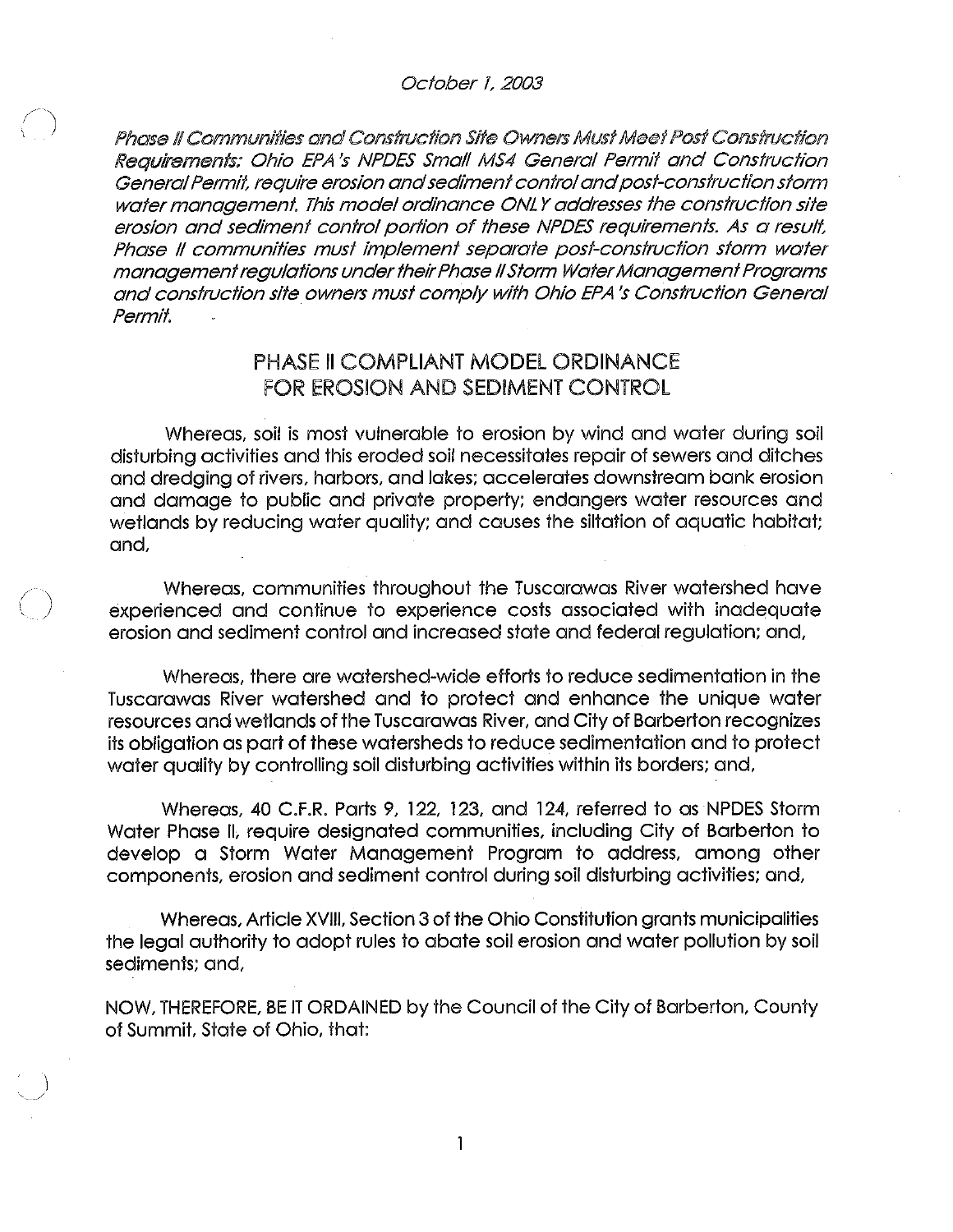### CHAPTER 1XXX EROSION AND SEDIMENT CONTROL

### 1 XXX.01 PURPOSE & SCOPE

- A. The purpose of this regulation is to establish technically feasible and economically reasonable standards to achieve a level of erosion and sediment control that will minimize damage to property and degradation of water resources and wetlands, and will promote and maintain the health and safety of the citizens of City of Barberton:
- B. This regulation will:
	- 1. Allow development while minimizing increases in downstream flooding, erosion, and sedimentation.
	- 2. Reduce water quality impacts to receiving water resources and wetlands that may be caused by new development or redevelopment activities.
- C. This regulation applies to land used or being developed, either wholly or partially, for new or relocated projects involving highways, underground cables, or pipelines; subdivisions; industrial, commercial, institutional, or residential projects; building activities on farms; redevelopment activities; general grading; and all other uses that are not specifically exempted in Section 1XXX.01(D).
- D. This regulation applies to, but does not require Erosion and Sediment Control Plan for single-family home construction or general clearing activities for home construction disturbing areas of less than one (1) acre of land. These minimal areas shall be protected in accordance with an approved site plan specifying erosion and sediment control measures and meeting all other provisions of this regulation.
- E. This regulation does not apply to general soil disturbing activities of less than one forth (1/4<sup>th</sup>) of an acre, unless required by the City of Barberton Engineer/Building Commissioner.
- F. XXX.02 WORDS & TERMS DEFINED

 $\overline{2}$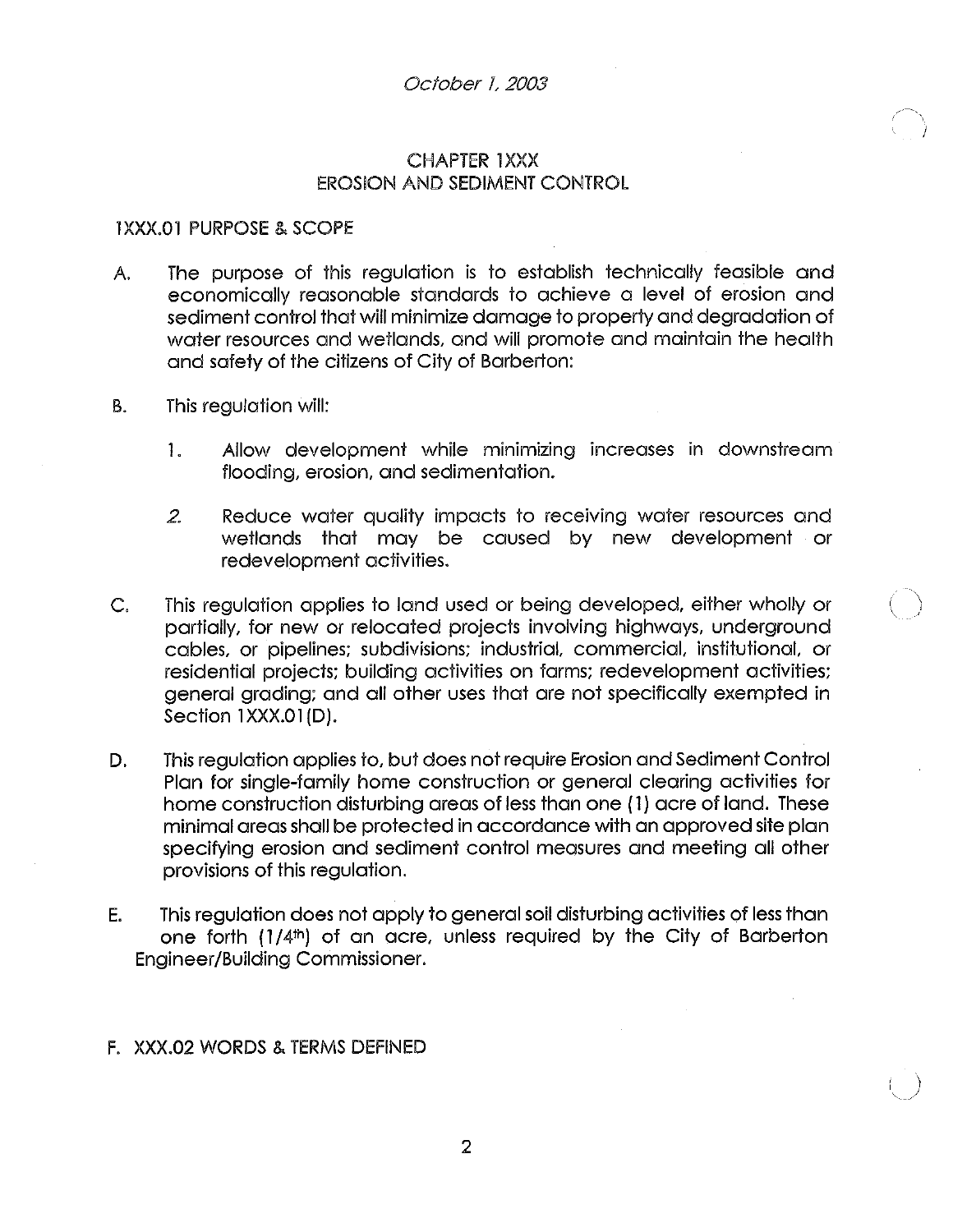For the purpose of this regulation, the following terms shall have the meaning herein indicated:

- A. ACRE: A measurement of area equaling 43,560 square feet.
- B. BEST MANAGEMENT PRACTICES (BMPs): Structural or nonstructural facilities or activities that control soil erosion and/or storm water runoff at a Includes treatment requirements, operating and maintenance procedures, and other practices to control site runoff, leaks, or waste disposal.
- C. CONSTRUCTION ENTRANCE: The permitted points of ingress and egress to development areas regulated under this regulation.
- D. CUT: An excavation that reduces an existing elevation, as in road or foundation construction.
- E. DEVELOPMENT AREA: A parcel or contiguous parcels owned by one person or persons, or operated as one development unit, and used or being developed for commercial, industrial; residential, institutional, or other construction or alteration which changes runoff characteristics.
- F. DISTURBED AREA: An area of land subject to erosion due to the removal of vegetative cover and/or soil disturbing activities.
- G. DRAINAGE: The removal of excess surface water or groundwater from land by surface or subsurface drains.
- H. EROSION: The process by which the land surface is worn away by the action of wind, water, ice, gravity, or any combination of those forces.
- I. EROSION AND SEDIMENT CONTROL: The control of soil material, both mineral and organic, to minimize the removal of soil material from the land surface and to prevent its transport out of a disturbed area by means of wind, water, ice, gravity, or any combination of those forces.
- J. EROSION AND SEDIMENT CONTROL PLAN (ESC Plan): The written document meeting the requirements of this regulation that sets forth the plans and practices to be used to minimize soil erosion and prevent off-site disposal of soil sediment by containing sediment on-site or by passing sediment-laden runoff through sediment control measures during and after development.
- K. FINAL STABILIZATION: All soil disturbing activities at the site have been completed and a uniform perennial vegetative cover with a density of at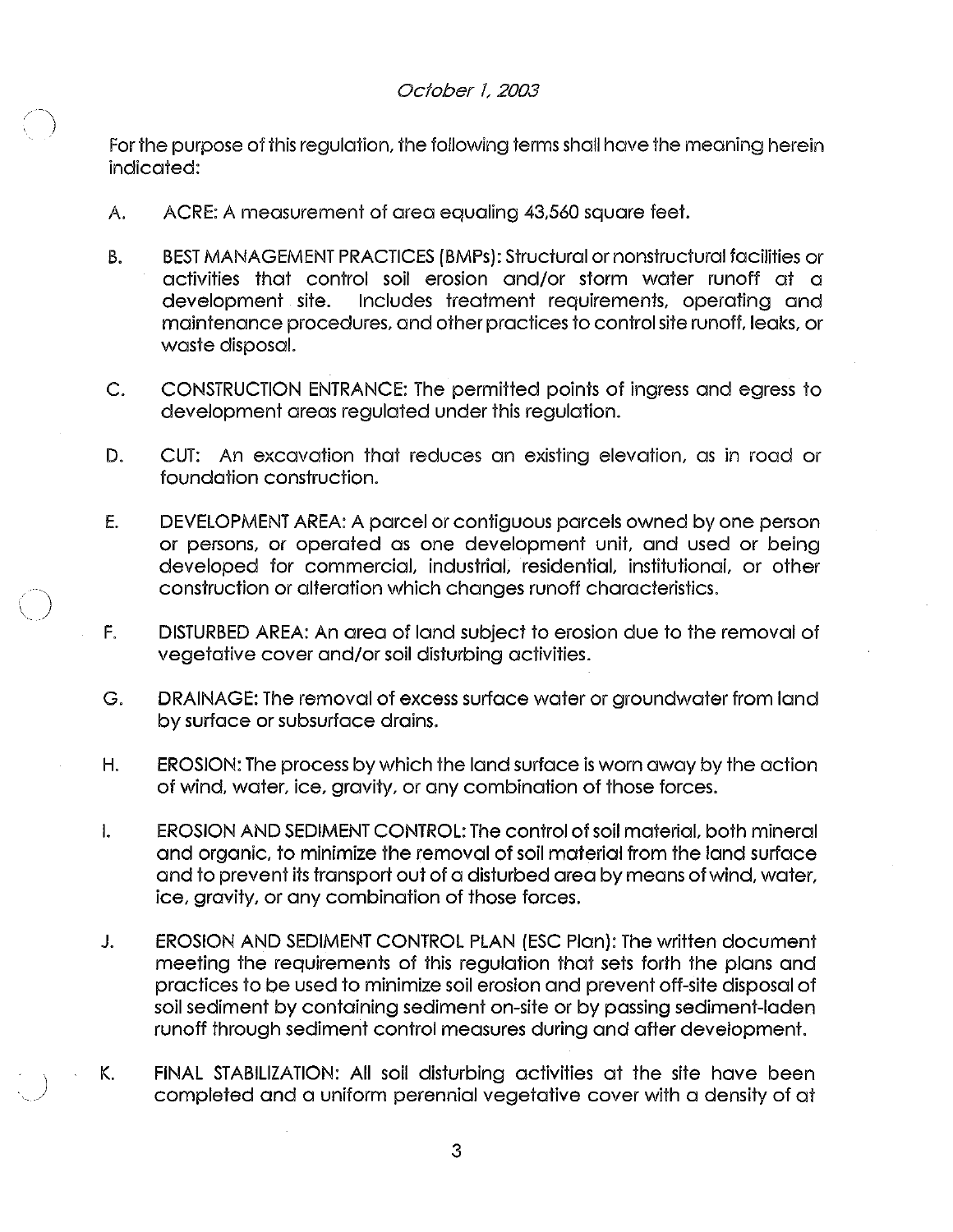### October 1, 2003

least 80% cover for the area has been established or equivalent stabilization measures, such as the use of mulches or geotextiles, have been employed.

- L. LANDSCAPE ARCHITECT: A Professional Landscape Architect registered in the State of Ohio.
- M. LARGER COMMON PLAN OF DEVELOPMENT OR SALE: A contiguous area where multiple separate and distinct construction activities may be taking place at different times on different schedules under one plan.
- N. MAXIMUM EXTENT PRACTICABLE: The level of pollutant reduction that site owners of small municipal separate storm sewer systems regulated under 40 C.F.R. Parts 9, 122, 123, and 124, referred to as NPDES Storm Water Phase II, must meet.
- 0. NPDES: National Pollutant Discharge Elimination System. A regulatory program in the Federal Clean Water Act that prohibits the discharge of pollutants into surface waters of the United States without a permit.
- P. PERSON: Any individual, corporation, firm, trust, commission, board, public or private partnership, joint venture, agency, unincorporated association, municipal corporation, county or state agency, the federal government, other legal entity, or an agent thereof.
- Q. PHASING: Clearing a parcel of land in distinct sections, with the stabilization of each section before the clearing of the next.
- R. PROFESSIONAL ENGINEER: A Professional Engineer registered in the State of Ohio.
- S. RAINWATER AND LAND DEVELOPMENT: Ohio's standards for storm water management, land development, and urban stream protection. The most current edition of these standards shall be used with this regulation.
- T. RUNOFF: The portion of rainfall, melted snow, or irrigation water that flows across the ground surface and is eventually conveyed to water resources or wetlands.
- U. SEDIMENT: The soils or other surface materials that are or have been transported or deposited by the action of wind, water, ice, gravity, or any combination of those forces, as a product of erosion.
- V. SEDIMENTATION: The deposition or settling of sediment.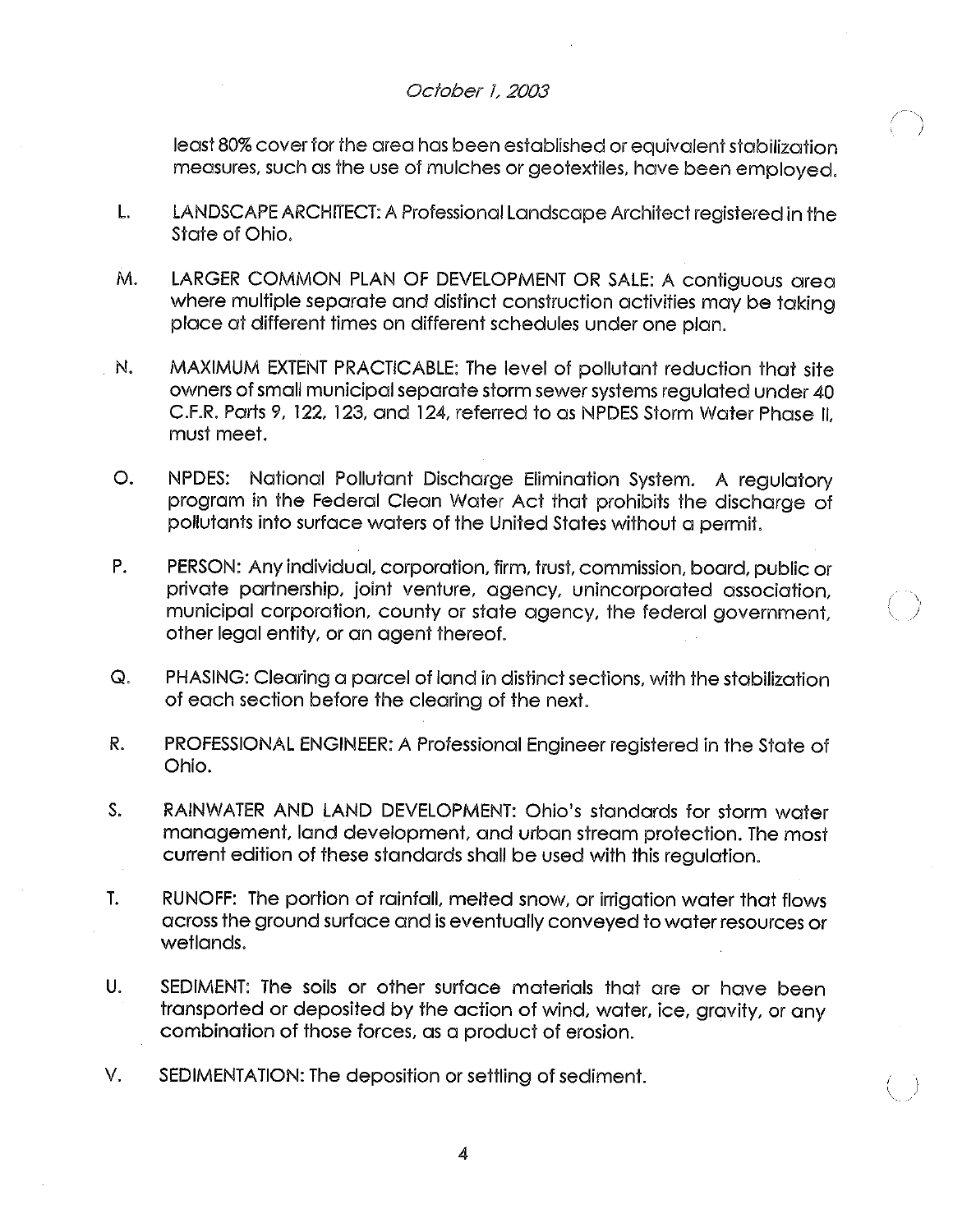- W. SETBACK: A designated transition area around water resources or wetlands that is left in a natural, usually vegetated, state so as to protect the water resources or wetlands from runoff pollution. Construction activities in this area are restricted or prohibited as required in this regulation.
- X. SOIL DISTURBING ACTIVITY: Clearing, grubbing, grading, excavating, filling, or other alteration of the earth's surface where natural or human made ground cover is destroyed and which may result in, or contribute to, erosion and sediment pollution.
- Y. SOIL & WATER CONSERVATION DISTRICT: An entity organized under Chapter 1515 of the Ohio Revised Code referring to either to the Soil and Water Conservation District Board or its designated employee(s). Hereafter referred to as the Summit SWCD.
- Z. STABILIZATION: The use of Best Management Practices, such as seeding and mulching, that reduce or prevent soil erosion by water, wind, ice, gravity, or a combination of those forces.
- AA. UNSTABLE SOILS: A portion of land surface or area which is identified by the City of Barberton Engineer as prone to slipping, sloughing, or landslides, or is identified by the U.S. Department of Agriculture Natural Resource Conservation Service methodology as having a low soil strength.
- BB. WATER RESOURCE: Any public or private body of water including lakes and ponds, as well as streams, gullies, ditches, swales, or ravines that have banks, a defined bed, or a definite direction of flow, either continuously or intermittently flowing.
- CC. WETLAND: Those areas that are inundated or saturated by surface or ground water at a frequency and duration sufficient to support, and that under normal circumstances do support, a prevalence of vegetation typically adapted for life in saturated soil conditions, including swamps, marshes, bogs, and similar areas (40 CFR 232, as amended).
- DD. CITY OF BARBERTON: Throughout this regulation, this shall refer to the City of Barberton, its designated representatives, boards, or commissions.

# 1XXX.03 DISCLAIMER OF LIABILITY

Compliance with the provisions of this regulation shall not relieve any person from responsibility from damage to any person otherwise imposed by law. The provisions of this regulation are promulgated to promote the health and safety of the public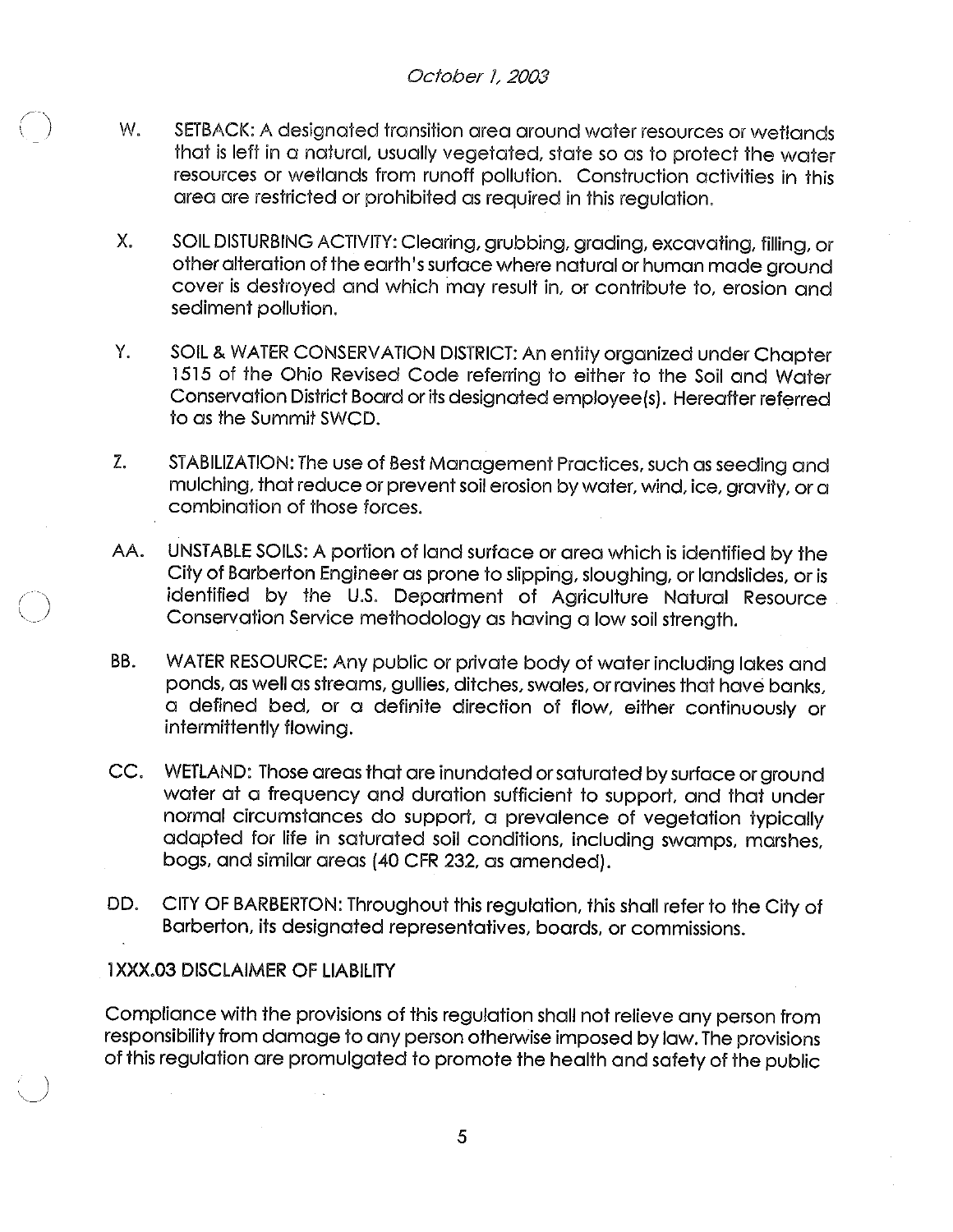and are not designed for the benefit of any individual or for the benefit of any particular parcel of property.

### 1XXX.04: CONFLICTS, SEVERABILITY, NUISANCES & RESPONSIBILITY

- A. Where this regulation is in conflict with other provisions of law or ordinance, the most restrictive provisions shall prevail.
- B. If any clause, section, or provision of this regulation is declared invalid or unconstitutional by a court of competent jurisdiction, the validity of the remainder shall not be affected thereby.
- C. This regulation shall not be construed as authorizing any person to maintain a private or public nuisance on their property, and compliance with the provisions of this regulation shall not be a defense in any action to abate such a nuisance.
- D. Failure of City of Barberton to observe or recognize hazardous or unsightly conditions or to recommend corrective measures shall not relieve the owner from the responsibility for the condition or damage resulting therefrom, and shall not result in City of Barberton, its officers, employees, or agents being responsible for any condition or damage resulting therefrom.

### 1XXX.05 APPLICATION PROCEDURES

- A. DEVELOPMENT AREAS OF ONE (1) ACRE OR MORE OR LESS THAN ONE (1) ACRE AND PART OF A LARGER COMMON PLAN OF DEVELOPMENT OR SALE: Erosion and Sediment Control Plans (ESC Plan) are required for all development areas of one (1) acre or more, or less than one (1) acre if part of a larger common plan of development or sale. For development areas of one (1) acre or more, ESC plans are to be submitted to Summit Soil and Water Conservation District and a letter confirming delivery of said plan to the City of Barberton. For development areas of one (1) acre or less, the ESC plans are to be submitted to the City of Barberton. The following requirements apply:
	- 1. The site owner may submit a Storm Water Pollution Prevention Plan (SWP3) prepared in accordance with Ohio EPA's NPDES Permit No. OHC000002, or the most recent version thereof, in lieu of a separate ESC Plan. In situations of conflict between OEPA requirements and City of Barberton requirements, the most restrictive shall prevail.
	- 2. Two (2) sets of the ESC Plan, or SWP3, and supporting data required by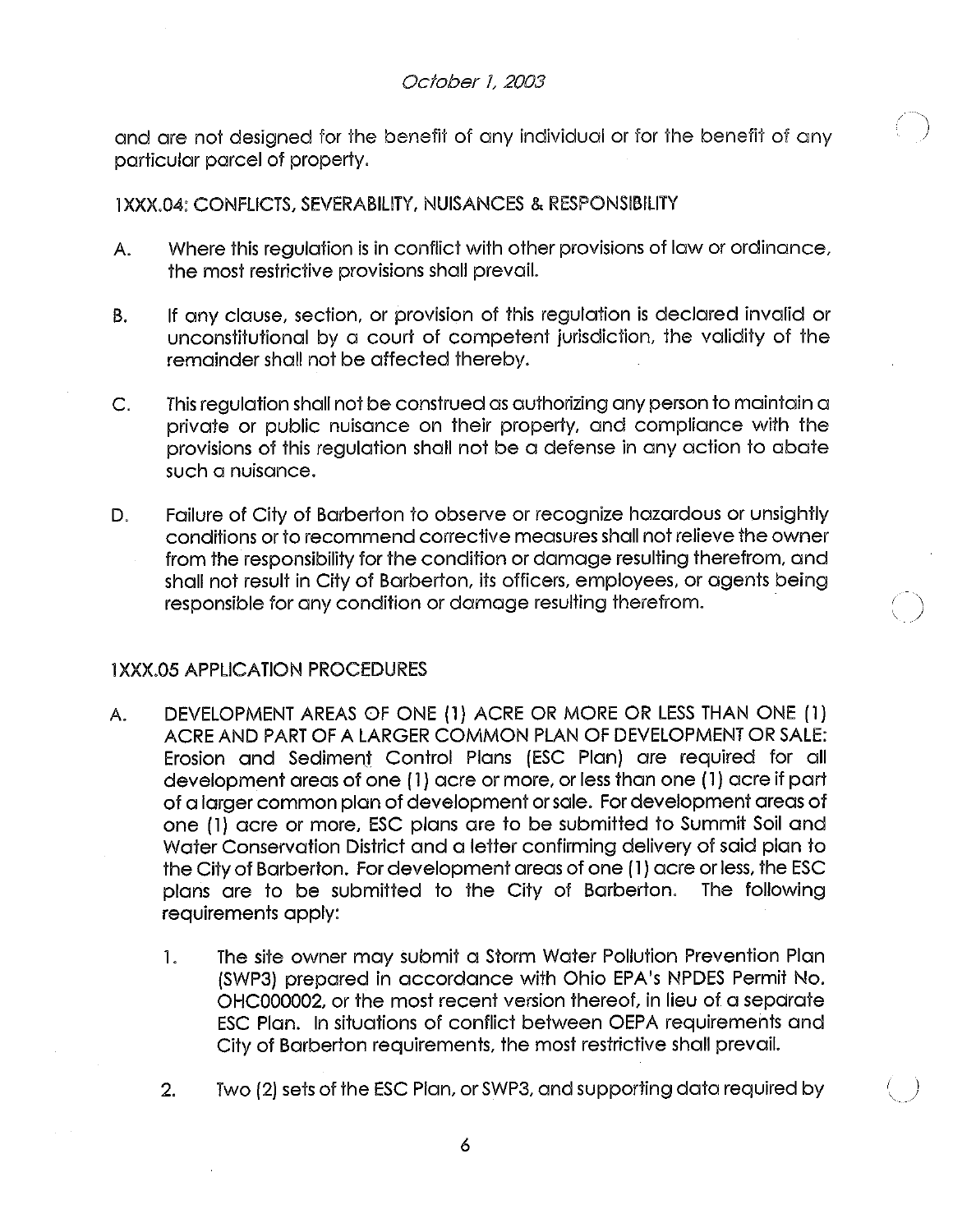### October 1, 2003

this regulation shall be submitted to the City of Barberton for development areas of one (1) acre or less and to Summit Soil and Water Conservation District for development areas greater than one (1) acres as follows:

- a. For subdivisions: After the approval of the preliminary plans and with submittal of the improvement plans.
- b. For other construction projects: After issuance of a zoning permit by the Zoning Inspector.
- c. <u>For general clearing projects:</u> Fifteen (15) working days prior to any soil disturbing activities.
- $\triangleright$ Owners of construction sites meeting the criteria in Section 1XXX05(A) must develop a SWP3 for Ohio EPA's Construction General Permit. To ensure clarity and consistency, this model includes the same requirements as the Construction General Permit for erosion and sediment control and allows site owners to develop ONE plan for both Ohio EPA and the Phase II community.
- B. DEVELOPMENT AREAS OF LESS THAN ONE ACRE AND NOT PART OF A LARGER COMMON PLAN OF DEVELOPMENT OR SALE: Site plans specifying erosion and sediment control measures are required for all development areas of less than one (1) acre that are not part of a larger common plan of development. Exhibit A explains the required erosion and sediment control best management practices for these sites. Sections 1 XXX.07 and 1 XXX.08 of this regulation shall not apply to these sites. All other sections shall apply. Two (2) sets of these site plans shall be submitted to the City of Barberton for development areas of one (1) acre or less or to Summit Soil and Water Conservation District for development areas greater than one (1) acre as follows:
	- 1. For general clearing projects disturbing more than 1/4<sup>th</sup> of an acre: Fifteen (15) working days prior to any soil disturbing activities.
- C. The City of Barberton or Summit Soil and Water Conservation District as appropriate shall review the plans submitted under 1XXX.05(A) or (B) and approve or return for revisions with comments and recommendations for revisions within twenty-one (21) working days after receipt of the plan.

A plan rejected because of deficiencies shall receive a narrative report stating specific problems and the procedures for filing a revised plan. At the time City of Barberton receives a revised plan, another twenty-one (21) day review period shall begin.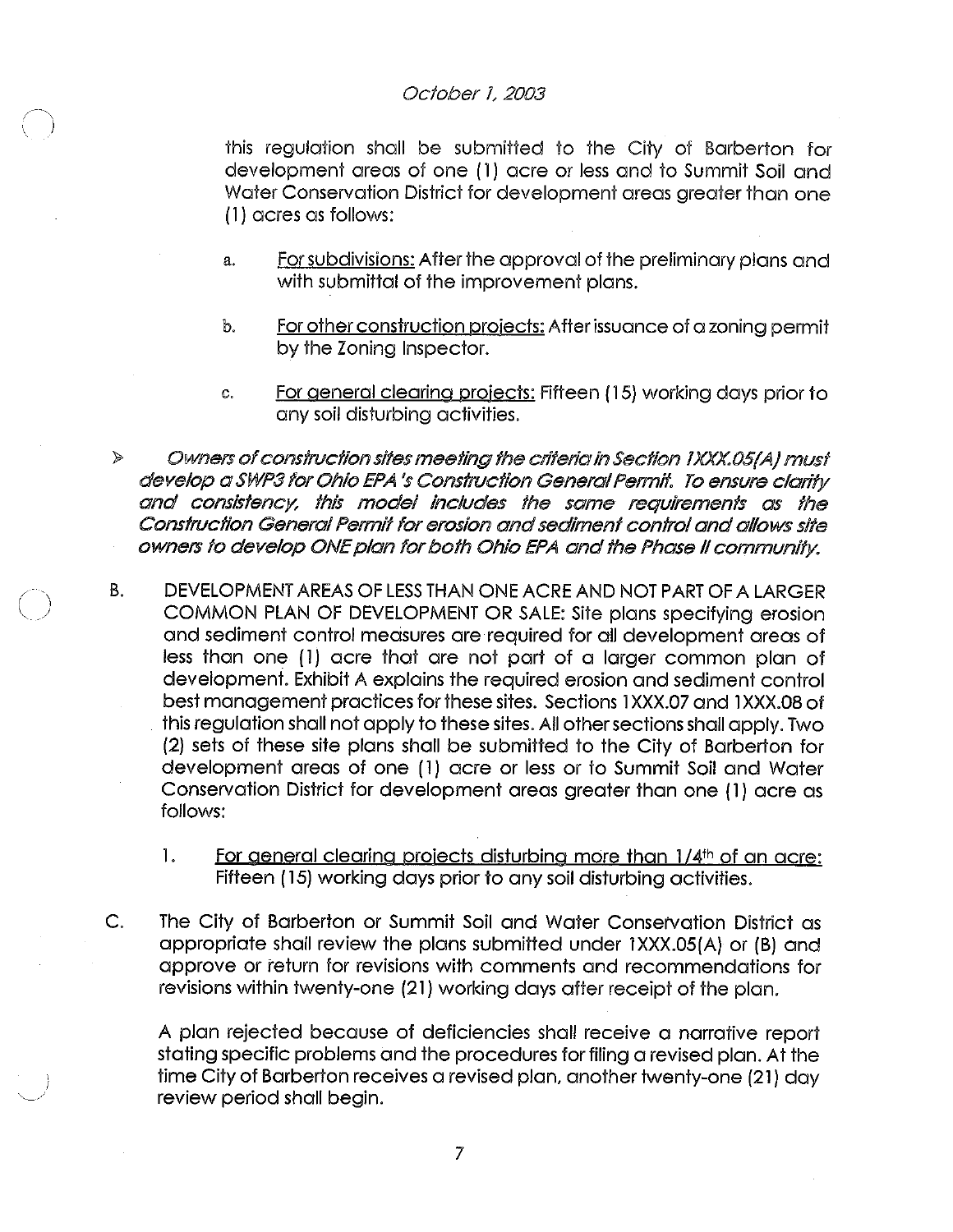- D. Soil disturbing activities shall not begin and building permits shall not be issued without an ESC Plan or a Site Plan approved by the City of Barberton or Summit Soil and Water Conservation District, when appropriate.
- E. ESC Plans for individual sublots will not be approved by the City of Barberton or Summit Soil and Water Conservation District, as appropriate unless the larger common plan of development or sale containing the sublot is in compliance with these regulations.
- F. Approvals issued in accordance with this regulation shall remain valid for one (1) year from the date of approval.

# 1XXX.06 CONFORMANCE WITH STATE AND FEDERAL REGULATIONS

- A. Approvals issued in accordance with this regulation do not relieve the site owner of responsibility for obtaining all other necessary permits and/or approvals from federal, state, and/or county agencies. If requirements vary, the most restrictive requirement shall prevail.
- B. Soil-disturbing activities regulated under this regulation shall not begin until all necessary state and federal permits have been granted to the site owner. These permits may include, but are not limited to, the following:
	- 1. Ohio EPA NPDES Permits authorizina storm water discharaes associated with construction activity or the most current version thereof. Proof of conformance with these requirements shall be a copy of the Ohio EPA Director's Authorization Letter for the NPDES Permit, or a letter from the site owner explaining why the NPDES Permit is not applicable.
	- 2. Section 401 of the Clean Water Act: Proof of conformance shall be a copy of the Ohio EPA Water Quality Certification application, public notice, or project approval, or a letter from the site owner verifying that a qualified professional has surveyed the site and found no waters of the United States. Such a letter shall be noted on site plans submitted to the City of Barberton Engineer. Wetlands, and other waters of the United States, shall be delineated by protocols accepted by the Ohio EPA at the time of application of this regulation.
	- 3. Ohio EPA Isolated Wetland Permit. Proof of conformance shall be a copy of Ohio EPA's Isolated Wetland Permit application, public notice, or project approval, or a letter from the site owner verifying that a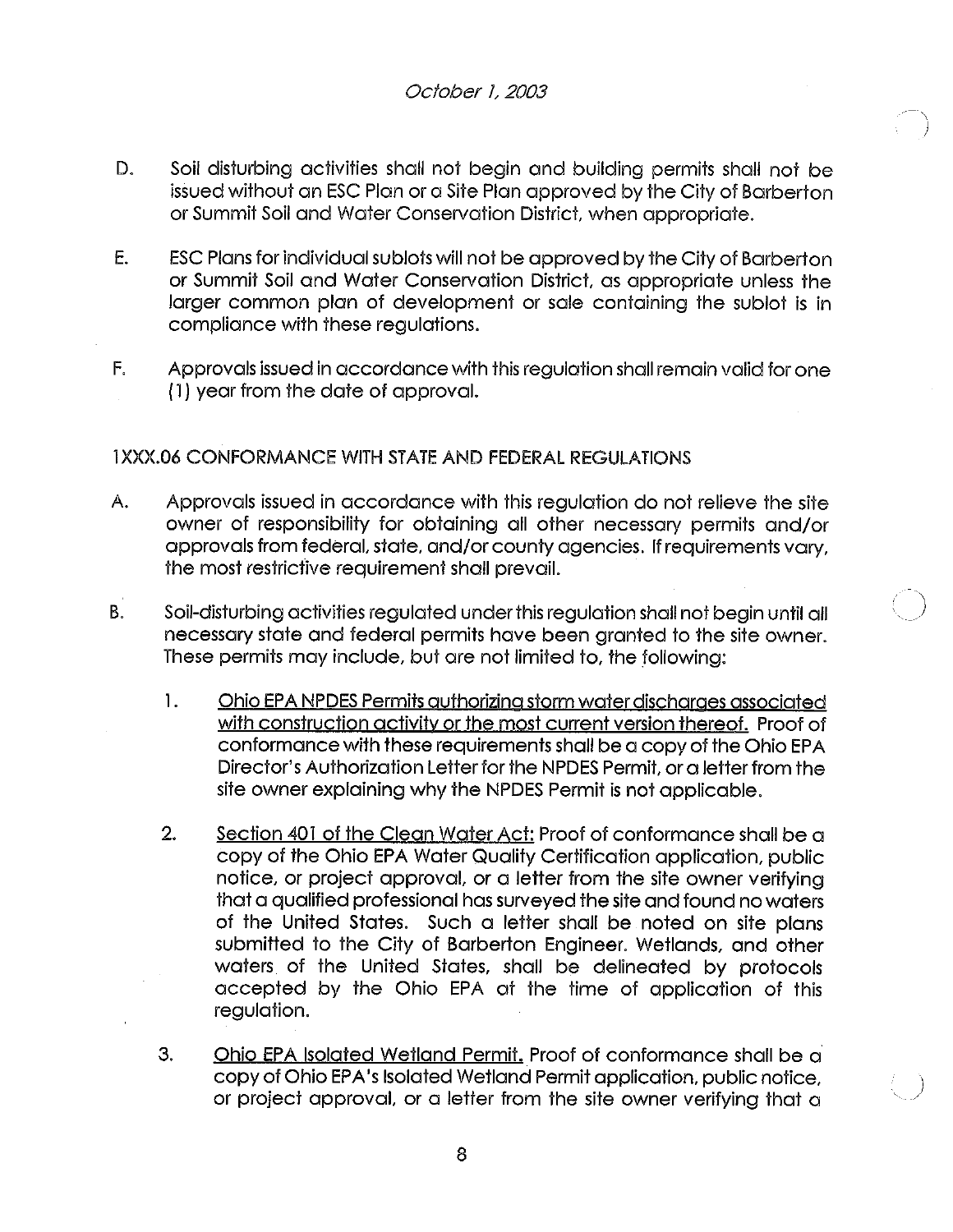qualified professional has surveyed the site and found no isolated wetlands. Such a letter shall be noted on site plans submitted to the City of Barberton Engineer. Isolated wetlands shall be delineated by protocols accepted by the Ohio EPA at the time of application of this regulation.

- 4. Section 404 of the Clean Water Act: Proof of conformance shall be a copy of the U.S. Army Corps of Engineers Individual Permit application, if an Individual Permit is required for the development project, public notice, or project approval. If an Individual Permit is not required, the site owner shall submit proof of conformance with the U.S. Army Corps of Engineer's Nationwide Permit Program. This shall include one of the following:
	- a. A letter from the site owner verifying that a qualified professional has surveyed the site and found no waters of the United States. Such a letter shall be noted on site plans submitted to the City of Barberton Engineer.
	- b. A site plan showing that any proposed fill of waters of the United States conforms to the general and specific conditions specified in the applicable Nationwide Permit. Wetlands, and other waters of the United States, shall be delineated by protocols accepted by the US Army Corps of Engineers at the time of application of this regulation.
- 5. Ohio Dam Safety Law: Proof of conformance shall be a copy of the ODNR Division of Water permit application, a copy of the project approval letter from the ODNR Division of Water, or a letter from the site owner explaining why the Ohio Dam Safety Law is not applicable.

### 1XXX.07 EROSION & SEDIMENT CONTROL PLAN

- A. In order to control sediment pollution of water resources and wetlands, the site owner shall submit an ESC Plan in accordance with the requirements of Section 1XXX.05.
- B. If the site is subject to Ohio EPA's NPDES Permit No. OHC000002, or the most recent version thereof, a copy of all the required inspection sheets shall be submitted to the City of Barberton Engineer within two (2) working days of the date that the inspection was conducted.
- C. The ESC Plan shall be certified by a professional engineer, a registered surveyor, certified professional erosion and sediment control specialist, or a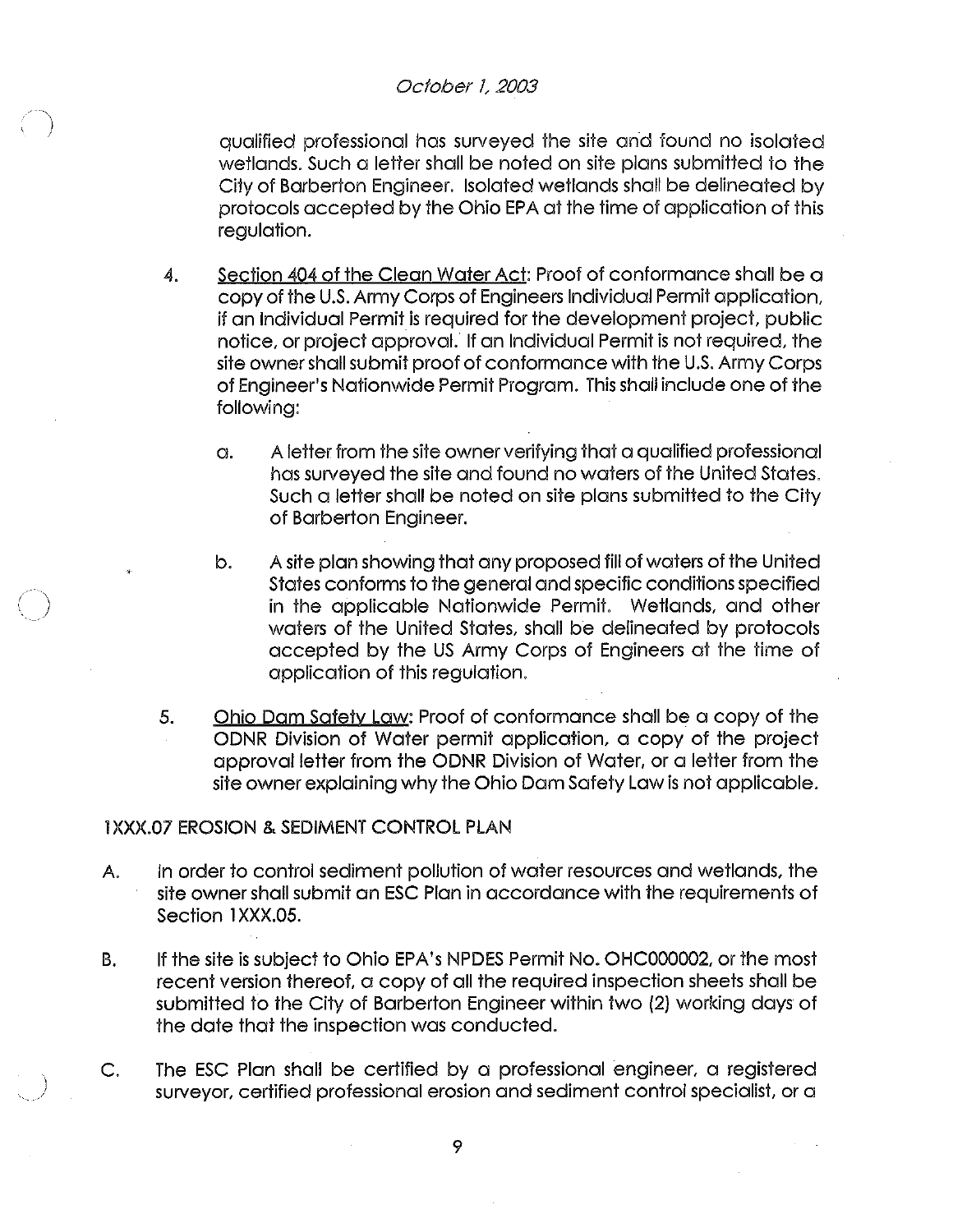landscape architect registered in the State of Ohio.

- D. The ESC Plan shall incorporate measures as recommended by the most current edition of Rainwater and Land Development and shall include the following information:
	- 1. Site description: The ESC Plan shall provide:
		- a. A description of the nature and type of the construction activity (e.g. residential, shopping mall, highway, etc.).
		- b. Total area of the site and the area of the site that is expected to be disturbed (i.e., grubbing, clearing, excavation, filling or grading, including off-site borrow areas).
		- c. An estimate of the impervious area and percent imperviousness created by the soil-disturbing activity.
		- d. Existing data describing the soil and, if available, the quality of any known pollutant discharge from the site such as that which may result from previous contamination caused by prior land uses.
		- e. A description of prior land uses at the site.
		- f. An implementation schedule which describes the sequence of major soil-disturbing operations (i.e., grubbing, excavating, grading, utilities and infrastructure installation) and the implementation of erosion and sediment controls to be employed during each operation of the sequence.
		- g. The location and name of the immediate receiving stream or surface water(s) and the first subsequent receiving water(s).
		- h. The area extent and description of wetlands or other special aquatic sites at or near the site which will be disturbed or which will receive discharges from disturbed areas of the project.
		- For subdivided developments where the ESC Plan does not call i. for a centralized sediment control capable of controlling multiple individual lots, a detail drawing of a typical individual lot showing standard individual lot erosion and sediment control practices.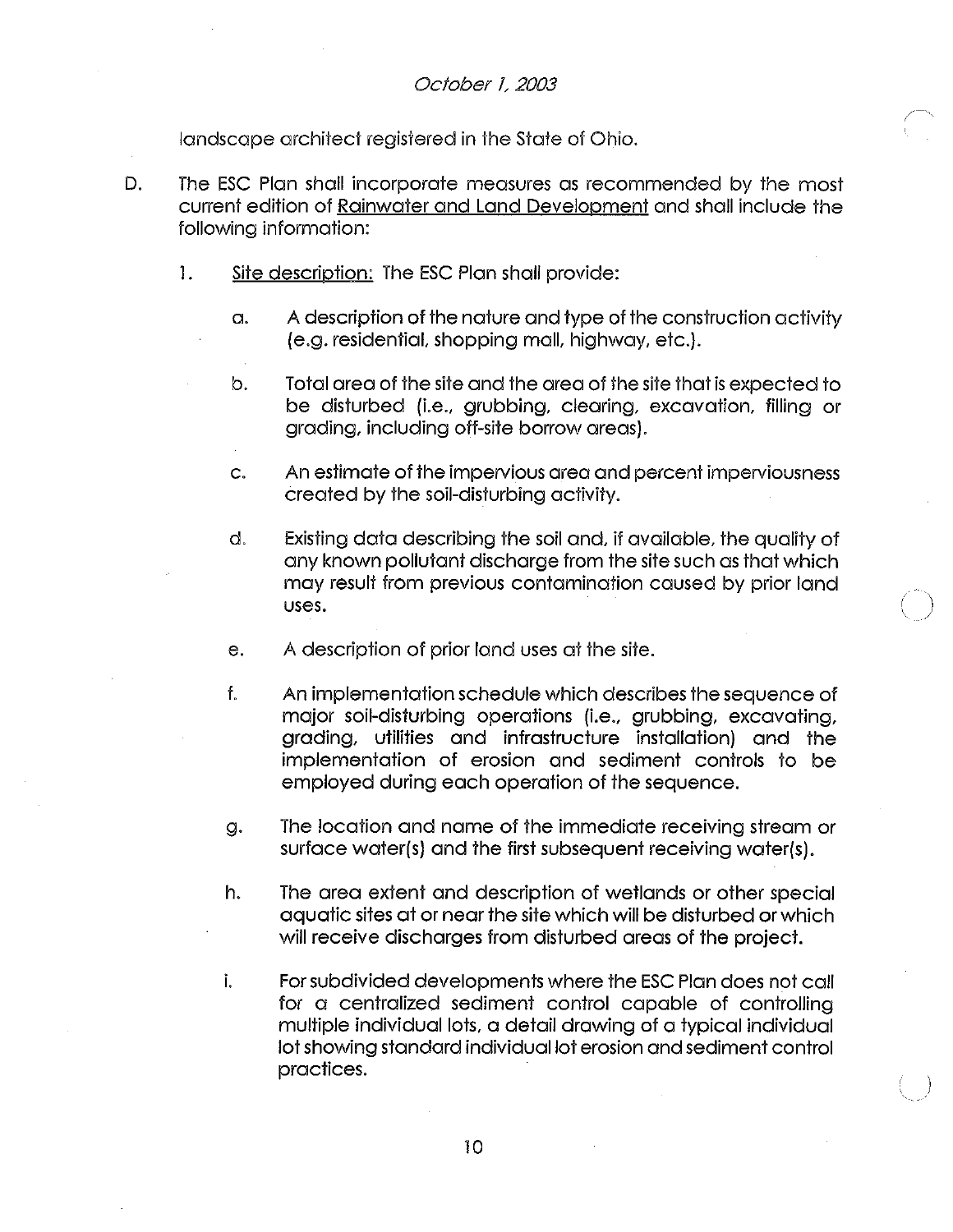Location and description of any storm water discharges associated with dedicated asphalt and dedicated concrete plants associated with the development area and the best management practices to address pollutants in these storm water discharges.

k. Site map showing:

j.

- i. Limits of soil-disturbing activity of the site, including off site spoil and borrow areas.
- ii. Soils types should be depicted for all areas of the site, including locations of unstable or highly erodible soils.
- iii. Existing and proposed contours. This must include a delineation of drainage watersheds expected during and after major grading activities as well as the size of each drainage watershed in acres.
- iv. Surface water locations including springs, wetlands, streams, lakes, water wells, etc., on or within 200 feet of the site, including the boundaries of wetlands or stream channels and first subsequent named receiving water(s) the site owner intends to fill or relocate for which the site owner is seeking approval from the Army Corps of Engineers and/or Ohio EPA.
- v. Existing and planned locations of buildings; roads, parking facilities, and utilities.
- vi. The location of all erosion and sediment control practices, including the location of areas likely to require temporary stabilization during the course of site development.
- vii. Sediment ponds, including their sediment settling volume and contributing drainage area.
- viii. Areas designated for the storage or disposal of solid, sanitary and toxic wastes, including Dumpster areas, areas designated for cement truck washout, and vehicle fueling.
- ix. The location of designated stoned construction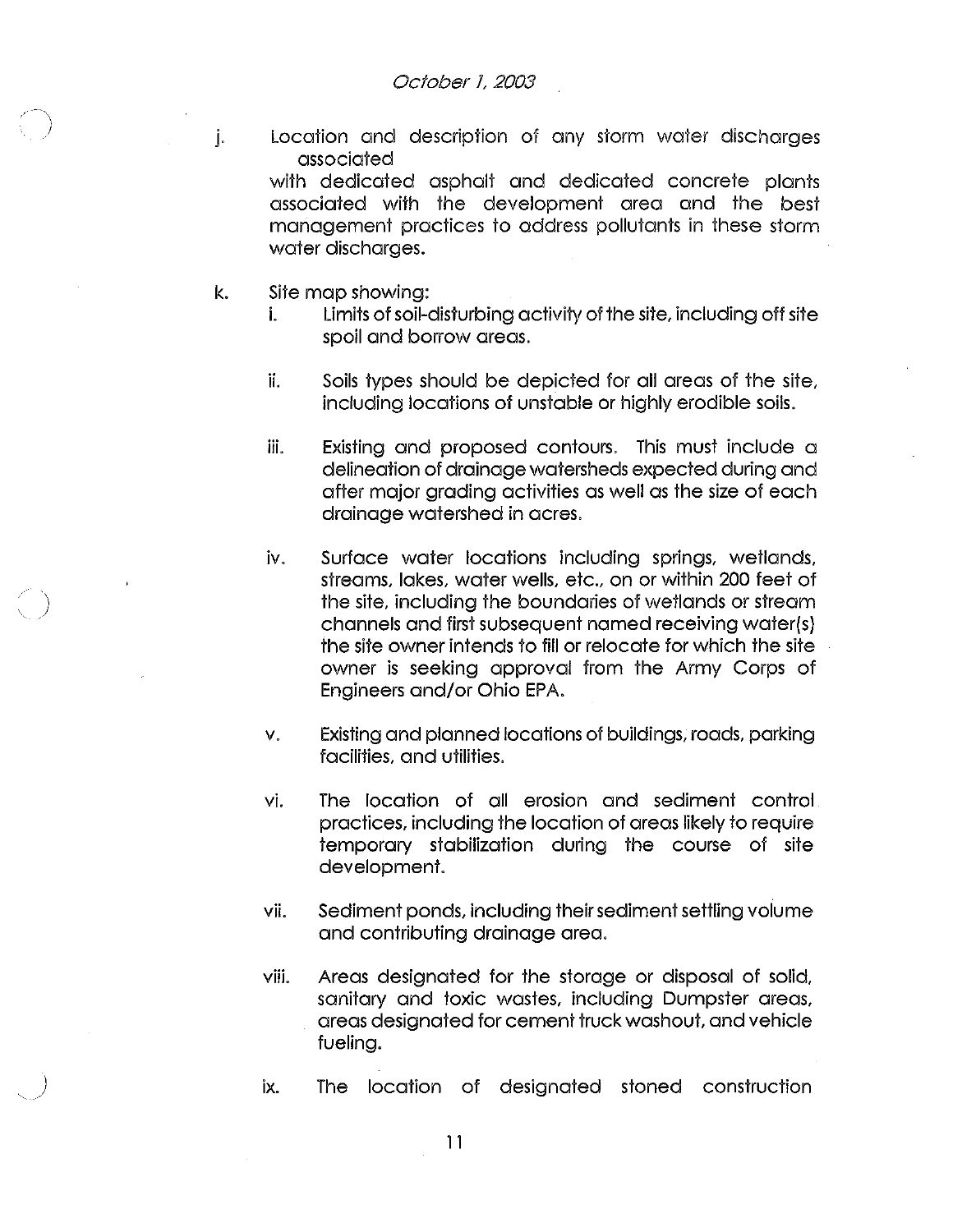# October 1, 2003

entrances where the vehicles will ingress and egress the construction site.

- x. The location of any in-stream activities including stream crossings.
- 2. A soils engineering report. The City of Barberton Engineer or Summit Soil and Water Conservation District may require the ESC Plan to include a Soils Engineering Report based upon his/her determination that the conditions of the soils are unknown or unclear so that additional information is required to protect against erosion or other hazards. This report shall be based on adequate and necessary test borings, and shall contain all the information listed below. Recommendations included in the report and approved by the City of Barberton Engineer or Summit Soil and Water Conservation District, as appropriate, shall be incorporated in the grading plans and/or other specifications for site development.
	- a. Data regarding the nature, distribution, strength, and erodibility of existing soils.
	- b. If applicable, data regarding the nature, distribution, strength, and erodibility of the soil to be placed on the site.
	- c. Conclusions and recommendations for grading procedures.
	- d. Conclusions and recommended designs for interim soil stabilization devices and measures, and for permanent soil stabilization after construction is completed.
	- e. Design criteria for corrective measures when necessary.
	- f. Opinions and recommendations covering the stability of the site.

# <sup>1</sup>**XXX.08** PERFORMANCE STANDARDS

The ESC Plan must contain a description of the controls appropriate for each construction operation and the site owner must implement such controls. The ESC Plan must clearly describe for each major construction activity the appropriate control measures; the general sequence during the construction process under which the measures will be implemented; and the contractor responsible for implementation (e.g., contractor A will clear land and install perimeter controls and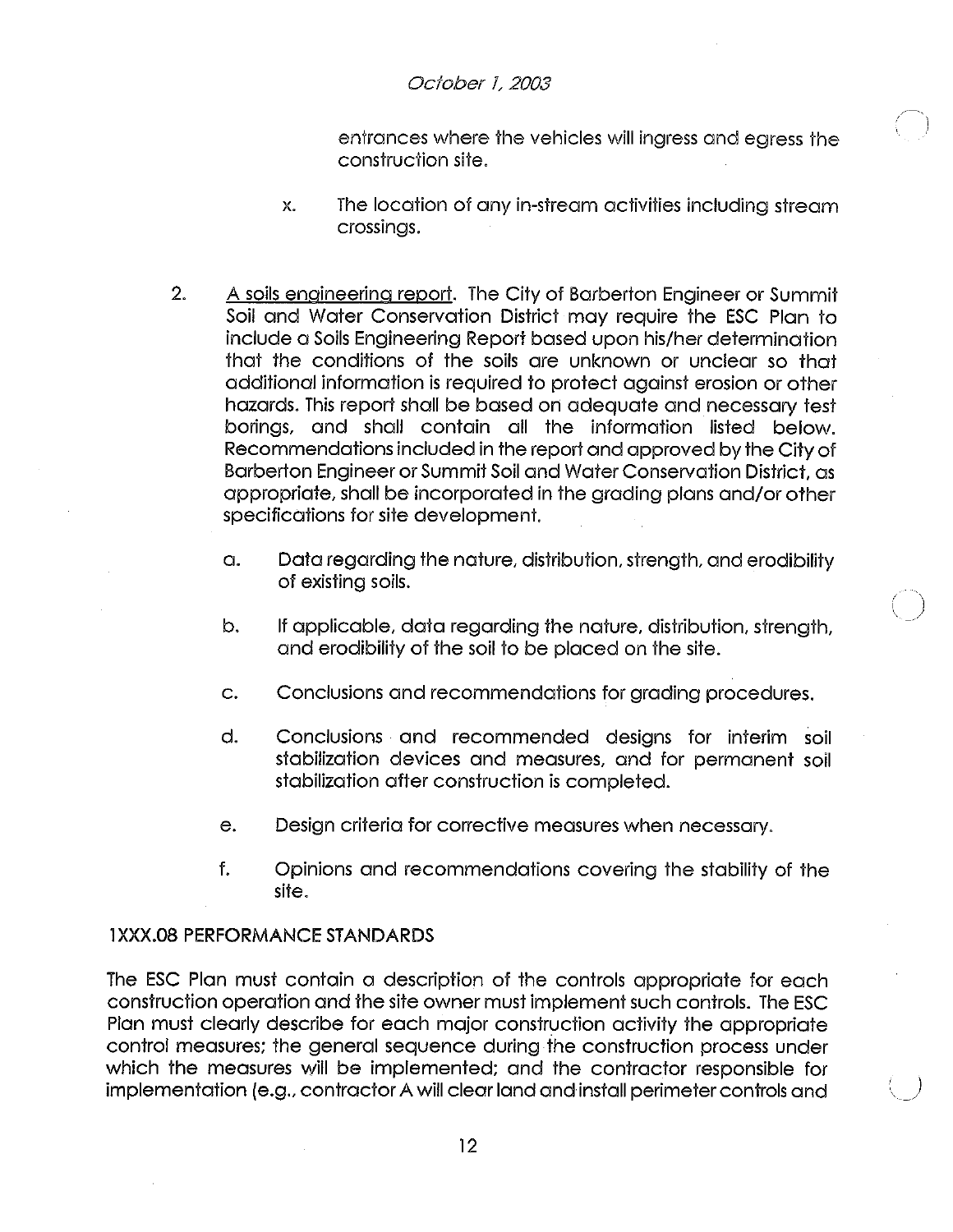contractor B will maintain perimeter controls until final stabilization).

The controls shall include the following minimum components:

A. NON-STRUCTURAL PRESERVATION MEASURES: The ESC Plan must make use of practices that preserve the existing natural condition to the maximum extent practicable. Such practices may include preserving riparian areas, preserving existing vegetation and vegetative buffer strips, phasing of construction operations in order to minimize the amount of disturbed land at any one time, and designation of tree preservation areas or other protective clearing or grubbing practices.

The site owner shall leave undisturbed a minimum of 50 feet, or the required setback whichever is larger, on either side of water resources and wetlands, except for crossings and other riparian area and wetland impacts approved by the City of Barberton Engineer.

B. EROSION CONTROL PRACTICES: The ESC Plan must make use of erosion controls that are capable of providing cover over disturbed soils. A description of control practices designed to restabilize disturbed areas after grading or construction shall be included in the ESC Plan. The ESC Plan must provide specifications for stabilization of all disturbed areas of the site and provide guidance as to which method of stabilization will be employed for any time of the year. Such practices may include: temporary seeding, permanent seeding, mulching, matting, sod stabilization, vegetative buffer strips, phasing of construction operations, the use of construction entrances, and the use of alternative ground cover.

Erosion control practices must meet the following requirements:

1. Stabilization. Disturbed areas must be stabilized as specified in Tables 1 and 2 below.

| Area requiring permanent stabilization. Thing frame for apply ereston controls                                                                | Any area that will lie dormant for one   Within 7 days of the most recent |
|-----------------------------------------------------------------------------------------------------------------------------------------------|---------------------------------------------------------------------------|
| year or more                                                                                                                                  | disturbance.                                                              |
| Any area within 50 feet of a stream and  <br>at final grade (for disturbances allowed<br>within 50 feet of stream see Section<br>1XXX.08(A).) | Within 2 days of reaching final grade.                                    |

### Table 1: Permanent Stabilization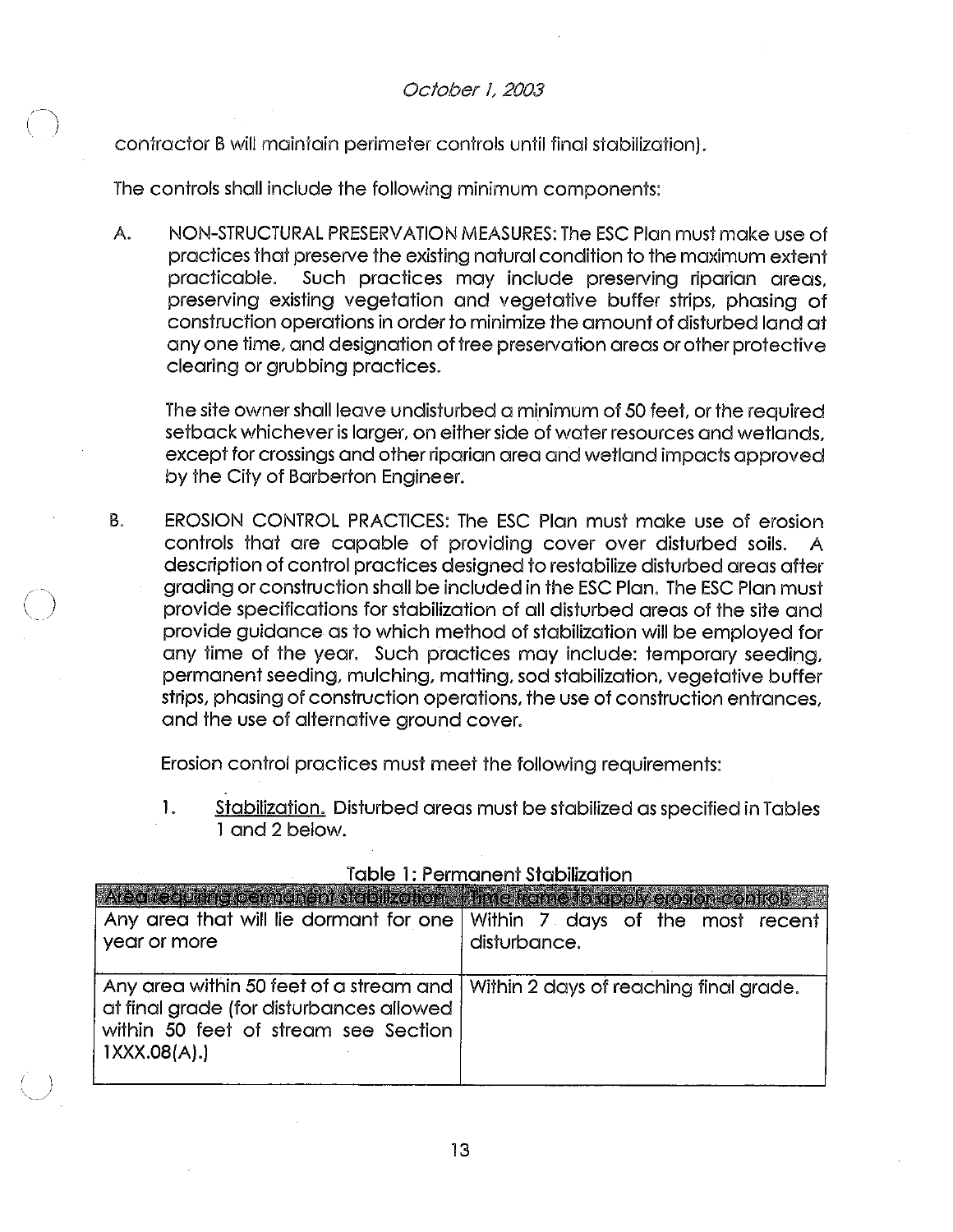| Any other area at final grade | Within 7 days of reaching final grade |
|-------------------------------|---------------------------------------|
|                               | within that area.                     |

# Table 2: Temporary Stabilization

| <b>Area requiring temporary stabilization:</b><br>Any disturbed area within 50 feet of a<br>stream and not at final grade (for<br>disturbances allowed within 50 feet of a<br>stream see Section 1XXX.08(A).)                         | Time frame to apply erosion controls<br>Within 2 days of the most recent<br>disturbance if that area will remain idle<br>for more than 21 days |  |
|---------------------------------------------------------------------------------------------------------------------------------------------------------------------------------------------------------------------------------------|------------------------------------------------------------------------------------------------------------------------------------------------|--|
| For all construction activities,<br>any<br>disturbed area, including soil stockpiles,<br>that will be dormant for more than 21<br>days but less than one year, and not<br>within 50 feet of a stream.                                 | Within 7 days of the most<br>recent<br>disturbance within the area                                                                             |  |
| Disturbed areas that will be idle over   Prior to onset of winter weather<br>winter                                                                                                                                                   |                                                                                                                                                |  |
| Note: Where vegetative stabilization techniques may cause structural instability or<br>are otherwise unobtainable, alternative stabilization techniques must be employed.<br>These techniques may include mulching or erosion matting |                                                                                                                                                |  |

- 2. Permanent stabilization of conveyance channels. Site owners shall undertake special measures to stabilize channels and outfalls and prevent erosive flows. Measures may include seeding, dormant seeding, mulching, erosion control matting, sodding, riprap, natural channel design with bioengineering techniques, or rock check dams, all as defined in the most recent edition of Rainwater and Land Development or the Field Office Technical Guide available at www.nrcs.usda.gov/technical/efotg/
- C. RUNOFF CONTROL PRACTICES. The ESC Plan shall incorporate measures that control the flow of runoff from disturbed areas so as to prevent erosion. Such practices may include rock check dams, pipe slope drains, diversions to direct flow away from exposed soils and protective grading practices. These practices shall divert runoff away from disturbed areas and steep slopes where practicable.
- D. SEDIMENT CONTROL PRACTICES. The ESC Plan shall include a description of structural practices that shall store runoff, allowing sediments to settle and/or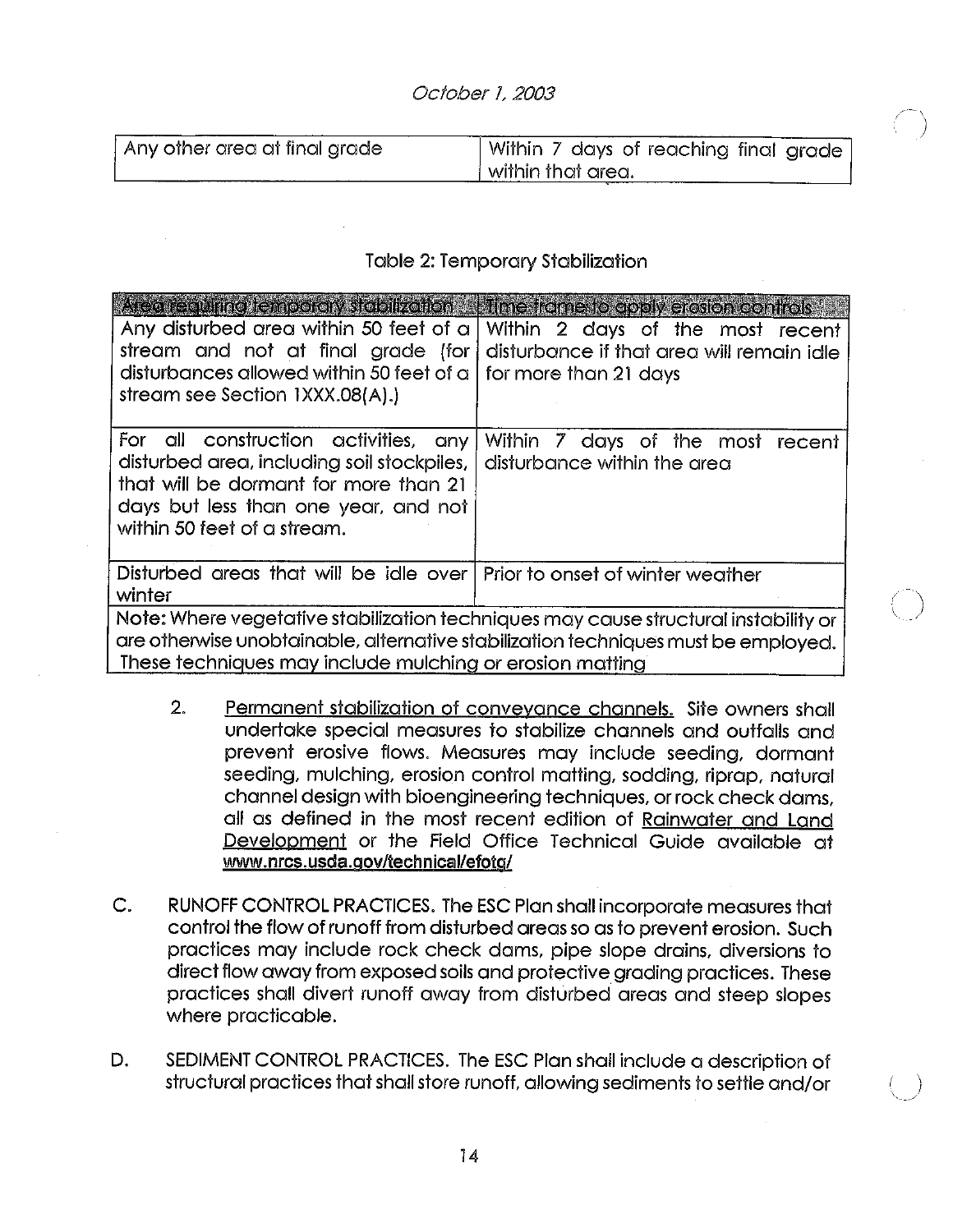divert flows away from exposed soils or otherwise limit runoff from exposed areas. Structural practices shall be used to control erosion and trap sediment from a site remaining disturbed for more than 14 days. Such practices may include, among others: sediment settling ponds, silt fences, storm drain inlet protection, and earth diversion dikes or channels which direct runoff to a sediment settling pond. All sediment control practices must be capable of ponding runoff in order to be considered functional. Earth diversion dikes or channels alone are not considered a sediment control practice unless used in conjunction with a sediment settling pond.

Sediment control practices must meet the following requirements:

- 1. Timing. Sediment control structures shall be functional throughout the course of earth disturbing activity. Sediment basins and perimeter sediment barriers shall be implemented prior to grading and within seven days from the start of grubbing. They shall continue to function until the up slope development area is restabilized. As construction progresses and the topography is altered, appropriate controls must be constructed or existing controls altered to address the changing drainage patterns.
- 2. Sediment settling ponds. Concentrated storm water runoff and runoff from drainage areas that exceed the design capacity of silt fence or inlet protection, as determined in Table 3 below, shall pass through a sediment settling pond or equivalent best management practice upon approval from City of Barberton Engineer.

The sediment-settling pond shall be sized to provide at least 67 cubic yards of storage per acre of total contributing drainage area. When determining the total contributing drainage area, off-site areas and areas which remain undisturbed by construction activity must be included unless runoff from these areas is diverted away from the sediment settling pond and is not co-mingled with sediment-laden runoff. The depth of the sediment-settling pond must be less than or equal to five feet. The configuration between the inlets and the outlet of the basin must provide at least two units of length for each one unit of width (> 2:1 length:width ratio). Sediment must be removed from the sediment-settling pond when the design capacity has been reduced by 40 percent. This limit is typically reached when sediment occupies one-half of the basin depth. When designing sediment settling ponds, the site owner must consider public safety, especially as it relates to children, as a design factor for the sediment basin and alternative sediment controls must be used where site limitations would preclude a safe design. The use of a combination of sediment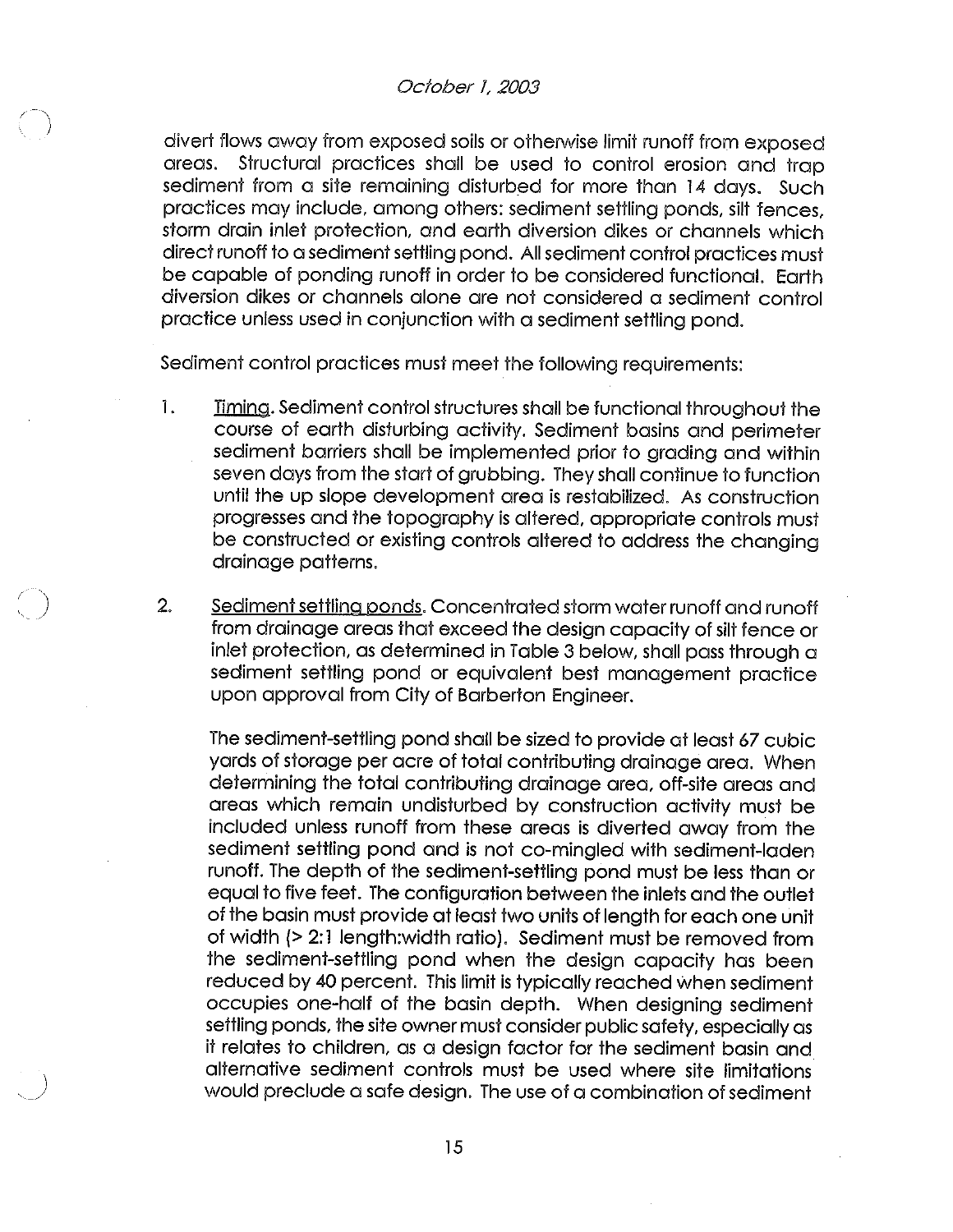$\mathcal{F}_{\mathcal{A}}$ 

and erosion control measures in order to achieve maximum pollutant removal is encouraged.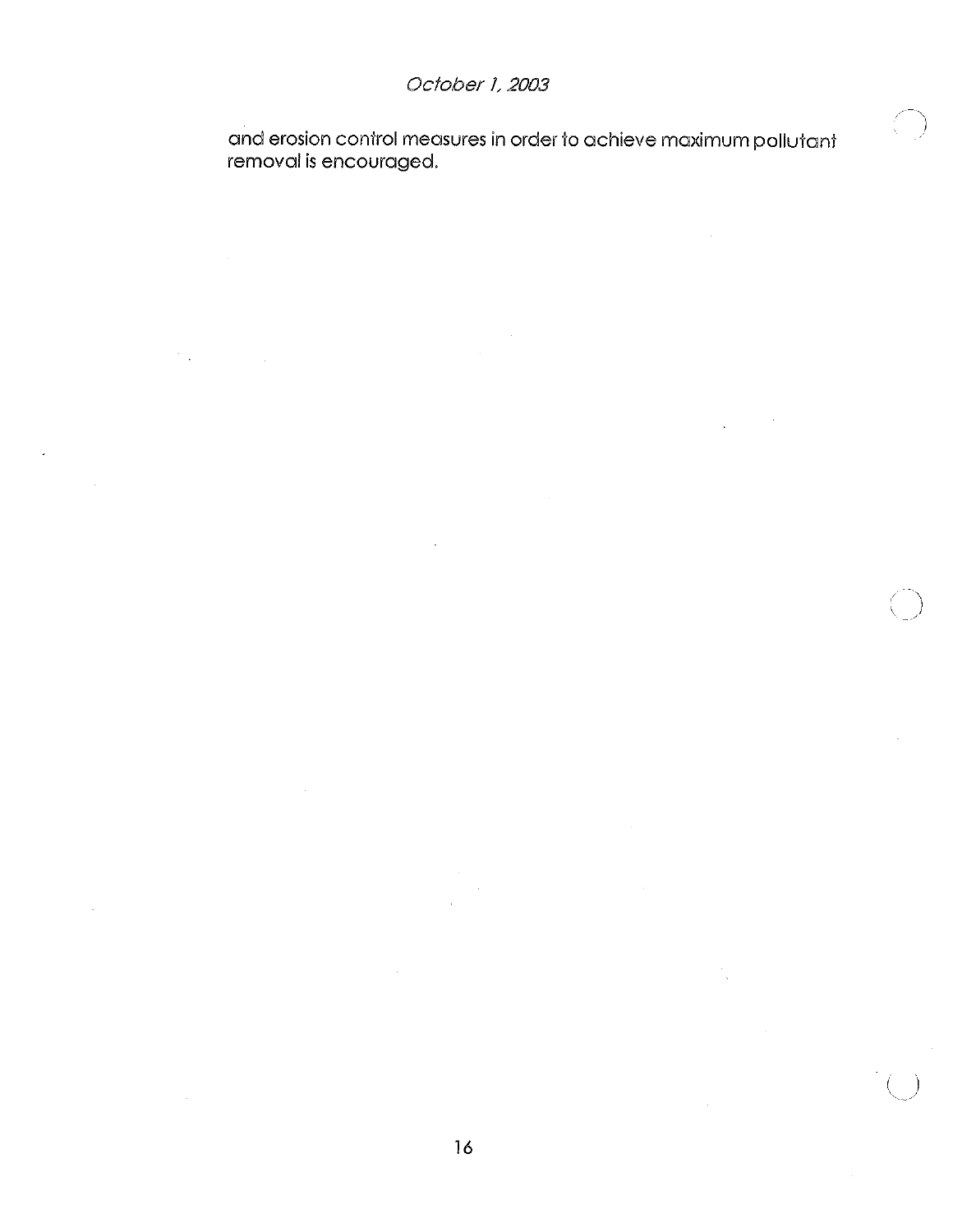3. Silt Fence and Diversions. Sheet flow runoff from denuded areas shall be intercepted by silt fence or diversions to protect adjacent properties, water resources, and wetlands from sediment transported via sheet flow. Where intended to provide sediment control, silt fence shall be placed on a level contour and shall be capable of temporarily ponding runoff. The relationship between the maximum drainage area to silt fence for a particular slope range is shown in Table 3 below. Storm water diversion practices shall be used to keep runoff away from disturbed areas and steep slopes. Such devices, which include swales, dikes or berms, may receive storm water runoff from areas up to 10 acres.

Table 3: Maximum Drainage Area to Silt Fence

| Maximum drainage area (in acres) to<br>100 linear feet of silt fence | Range of slope for a particular<br>drainage area (percent) |
|----------------------------------------------------------------------|------------------------------------------------------------|
| 0.5                                                                  | くつヅ                                                        |
| 0.25                                                                 | $> 2\%$ but < 20%                                          |
| 0.125                                                                | $\geq$ 20% but < 50%                                       |

- 4. Inlet Protection. Erosion and sediment control practices, such as boxed inlet protection, shall be installed to minimize sediment-laden water entering active storm drain systems. Straw or hay bales are not acceptable forms of inlet protection.
- 5. Off site tracking of sediment and dust control: Best management practices must be implemented to ensure sediment is not tracked offsite and that dust is controlled. These best management practices must include, but are not limited to, the following:
	- a. Construction entrances shall be built and shall serve as the only permitted points of ingress and egress to the development area. These entrances shall be built of a stabilized pad of aggregate stone or recycled concrete or cement sized greater than 2" in diameter, placed over a geotextile fabric, and constructed in conformance with specifications in the most recent edition of the Rainwater and Land Development Manual.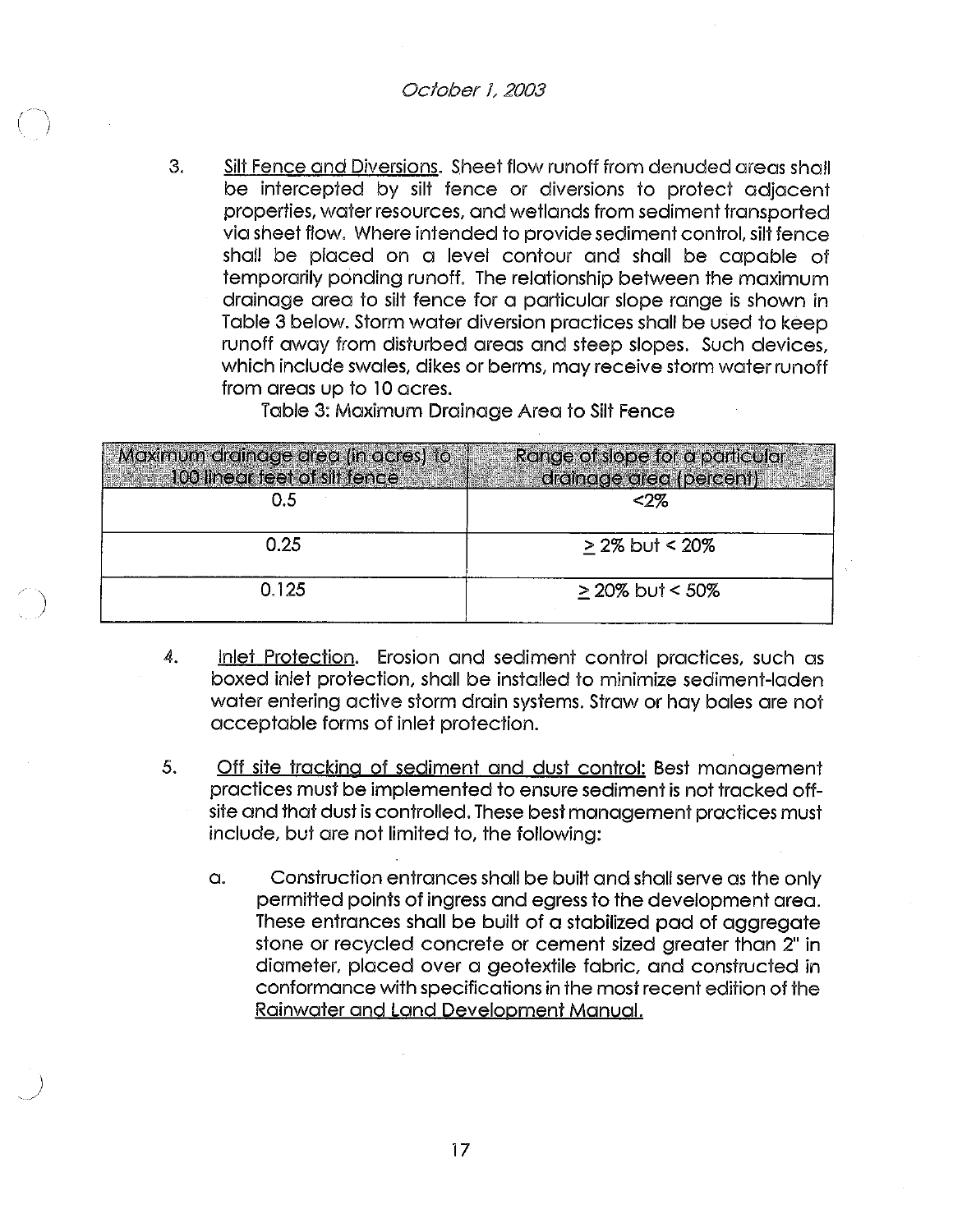### October 1, 2003

b. Streets directly adjacent to construction entrances and receiving traffic from the development area, shall be cleaned weekly to remove sediment tracked off-site. If applicable, the catch basins on these streets nearest to the construction entrances shall also be cleaned weekly.

Based on site conditions, the City of Barberton Engineer may require additional best management practices to control off site tracking and dust. These additional BMPs may include:

- c. Silt fence or snow fence installed around the perimeter of the development area to ensure that all vehicle traffic adheres to designated construction entrances.
- d. Designated wheel-washing areas. Wash water from these areas must be directed to a designated sediment trap, the sedimentsettling pond, or to a sump pump for dewatering in conformance with Section 1XXX.08(G) of this regulation.
- e. City of Barberton Engineer may require dust controls including the use of water trucks to wet disturbed areas, tarping stockpiles, temporary stabilization of disturbed areas, and regulation of the speed of vehicles on the site.
- 6. Stream Protection. Construction vehicles shall avoid water resources and wetlands. If the site owner is permitted, under Section 1 XXX.08(A), to disturb areas within 50 feet of a water resource or wetland, the following conditions shall be addressed in the ESC Plan:
	- a. All Best Management Practices and stream crossings shall be designed as specified in the most recent edition of the Rainwater and Land Development Manual.
	- b. Structural practices shall be designed and implemented on site to protect water resources or wetlands from the impacts of sediment runoff.
	- c. No structural sediment controls (e.g., the installation of silt fence or a sediment settling pond in-stream) shall be used in a water resource or wetland.
	- d. Where stream crossings for roads or utilities are necessary and permitted, the project shall be designed such that the number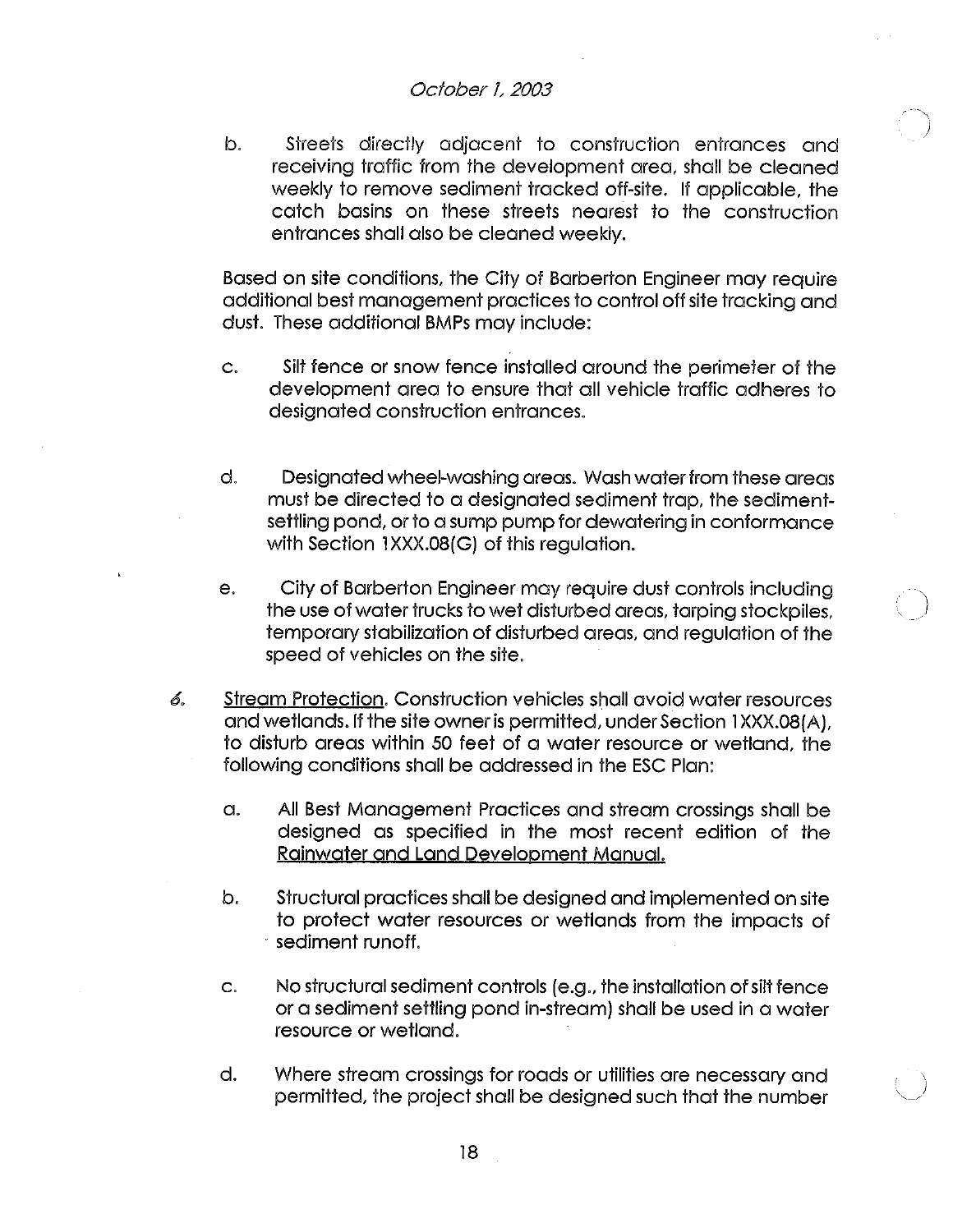of stream crossings and the width of the disturbance within 50 feet of the water resource or wetland is minimized.

- e. Temporary stream crossings shall be constructed if water resources or wetlands will be crossed by construction vehicles repeatedly during construction.
- f. Construction of bridges, culverts, or sediment control structures shall not place soil, debris, or other particulate material into or close to the water resources or wetlands in such a manner that it may slough, slip, or erode.
- 7. Modifvina Controls. If periodic inspections or other information indicates a control has been used inappropriately or incorrectly, the site owner shall replace or modify the control for site conditions.
- E. NON-SEDIMENT POLLUTANT CONTROLS: Other than sediment, no solid or liquid waste, including building materials, shall be discharged in storm water runoff. The site owner must implement site best management practices to prevent toxic materials, hazardous materials, or other debris from entering City of Barberton water resources or wetlands. These practices shall include but are not limited to the following:
	- 1. Construction Site Waste Materials: A covered Dumpster shall be made available for the proper disposal of construction site waste materials, garbage, plaster, drywall, grout, or gypsum.
	- 2. Concrete Truck Wash Out: The washing of excess concrete material into a street, catch basin, or other public facility or natural resource shall not occur. A designated area for concrete washout shall be made available.
	- 3. Fuel Tank Storage: All fuel tanks and drums shall be stored in a marked storage area. A dike shall be constructed around this storage area with a minimum capacity equal to 110% of the volume of the largest container in the storage area.
	- 4. Toxic or Hazardous Waste Disposal: Any toxic or hazardous waste shall be disposed of properly.
	- 5. Contaminated Soils Disposal and Runoff: Contaminated soils from redevelopment sites shall be disposed of properly. Runoff from contaminated sites shall not be discharged from the site. Proper permits shall be obtained for development projects on solid waste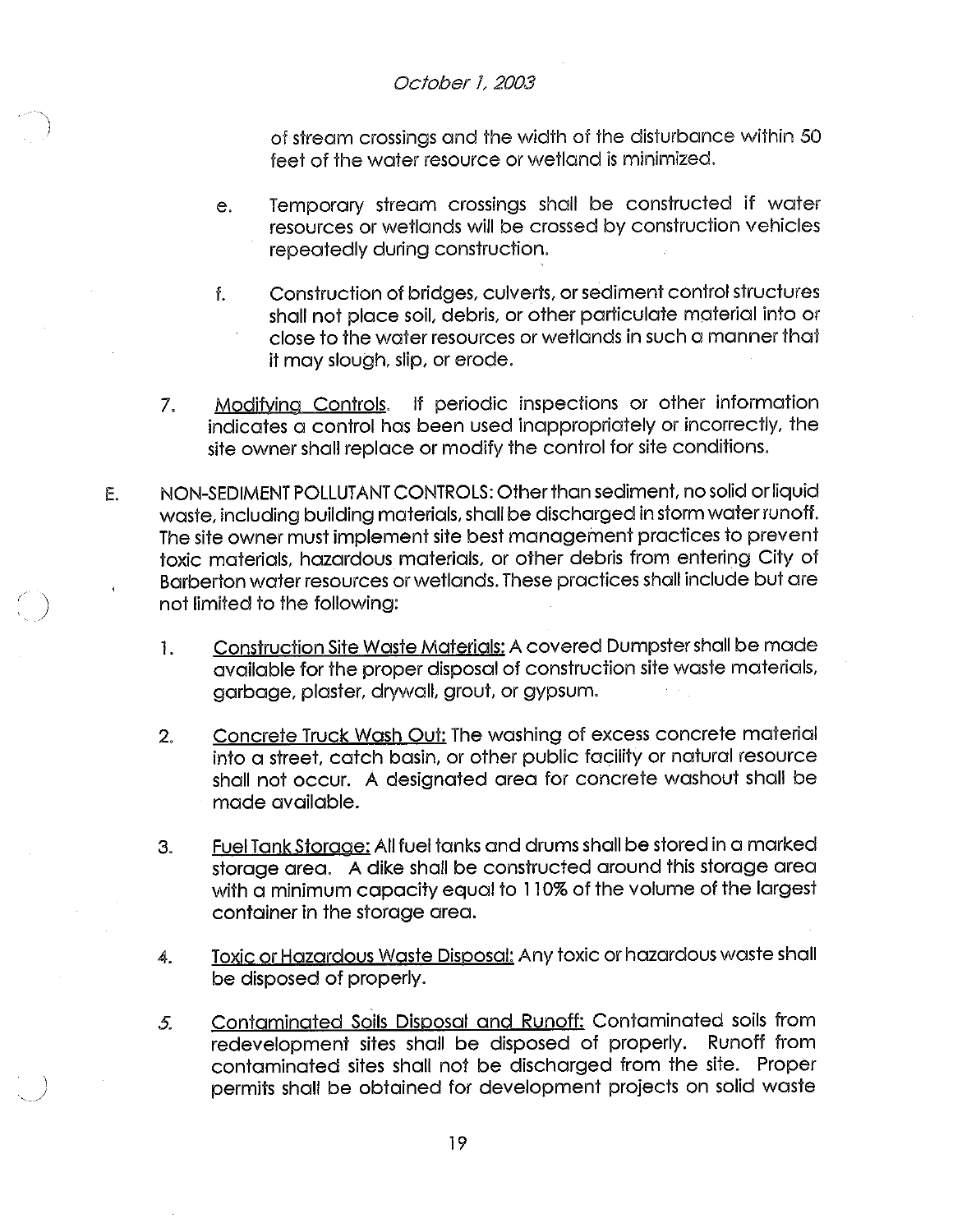### landfill sites

- F. COMPLIANCE WITH OTHER REQUIREMENTS. The ESC Plan shall be consistent with applicable State and/or local waste disposal, sanitary sewer, or septic system regulations, including provisions prohibiting waste disposal by open burning, and shall provide for the proper disposal of contaminated soils located within the development area.
- G. TRENCH AND GROUND WATER CONTROL. There shall be no sediment-laden or turbid discharges to water resources or wetlands resulting from dewatering activities. If trench or ground water contains sediment, it must pass through a sediment-settling pond or other equally effective sediment control device, prior to being discharged from the construction site. Alternatively, sediment may be removed by settling in place or by dewatering into a sump pit, filter bag or comparable practice. Ground water dewatering which does not contain sediment or other pollutants is not required to be treated prior to discharge. However, care must be taken when discharging ground water to ensure that it does not become pollutant-laden by traversing over disturbed soils or other pollutant sources.
- INSPECTIONS. All controls on the site shall be inspected at least once every Η. seven calendar days and within 24 hours after any storm event greater than one-half inch of rain per 24 hour period. The site owner shall assign qualified inspection personnel to conduct these inspections to ensure that the control practices are functional and to evaluate whether the ESC Plan is adequate, or whether additional control measures are required. Qualified inspection personnel are individuals with knowledge and experience in the installation and maintenance of sediment and erosion controls.

These inspections shall meet the following requirements

- 1. Disturbed areas and areas used for storage of materials that are exposed to precipitation shall be inspected for evidence of or the potential for, pollutants entering the drainage system.
- 2. Erosion and sediment control measures identified in the ESC Plan shall be observed to ensure that they are operating correctly.
- 3. Discharge locations shall be inspected to determine whether erosion and sediment control measures are effective in preventing significant impacts to the receiving waters.
- 4. Locations where vehicles enter or exit the site shall be inspected for evidence of off-site vehicle tracking.

20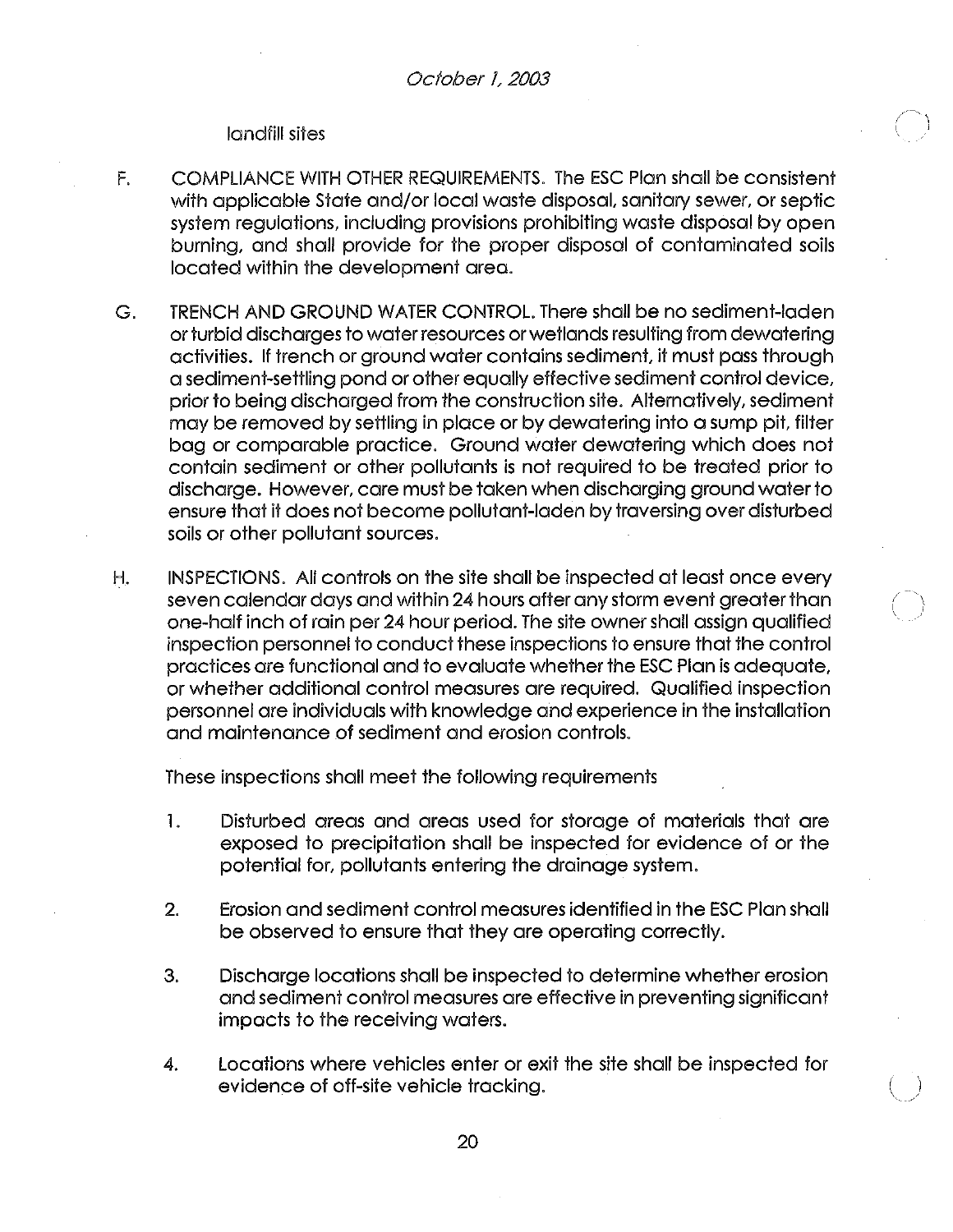The site owner shall maintain for three (3) years following the final stabilization of the site a record summarizing the results of these inspections, names(s) and qualifications of personnel making the inspections, the date(s) of inspections, major observations relating to the implementation of the ESC Plan and a certification as to whether the facility is in compliance with the ESC Plan and identify any incidents of non-compliance.

I. MAINTENANCE. All temporary and permanent control practices shall be maintained and repaired as needed to ensure continued performance of their intended function. All sediment control practices must be maintained in a functional condition until all up slope areas they control reach final stabilization, as determined by the City of Barberton Engineer. The ESC Plan shall be designed to minimize maintenance requirements. The applicant shall provide a description of maintenance procedures needed to ensure the continued performance of control practices and shall ensure a responsible party and adequate funding to conduct this maintenance, all as determined by the City of Barberton Engineer.

When inspections required in Section 1XXX.08(H) reveal the need for repair, replacement, or installation of erosion and sediment control best management practices, the following procedures shall be followed:

- 1. When practices require repair or maintenance. If an inspection reveals that a control practice is in need of repair or maintenance, with the exception of a sediment-settling pond, it must be repaired or maintained within three days of the inspection. Sediment settling ponds must be repaired or maintained within 10 days of the inspection.
- 2. When practices fail to provide their intended function. If an inspection reveals that a control practice fails to perform its intended function as detailed in the ESC Plan and that another, more appropriate control practice is required, the ESC Plan must be amended and the new control practice must be installed within 10 days of the inspection.
- 3. When practices depicted on the ESC Plan are not installed. If an inspection reveals that a control practice has not been implemented in accordance with the schedule, the control practice must be implemented within 10 days from the date of the inspection. If the inspection reveals that the planned control practice is not needed, the record must contain a statement of explanation as to why the control practice is not needed.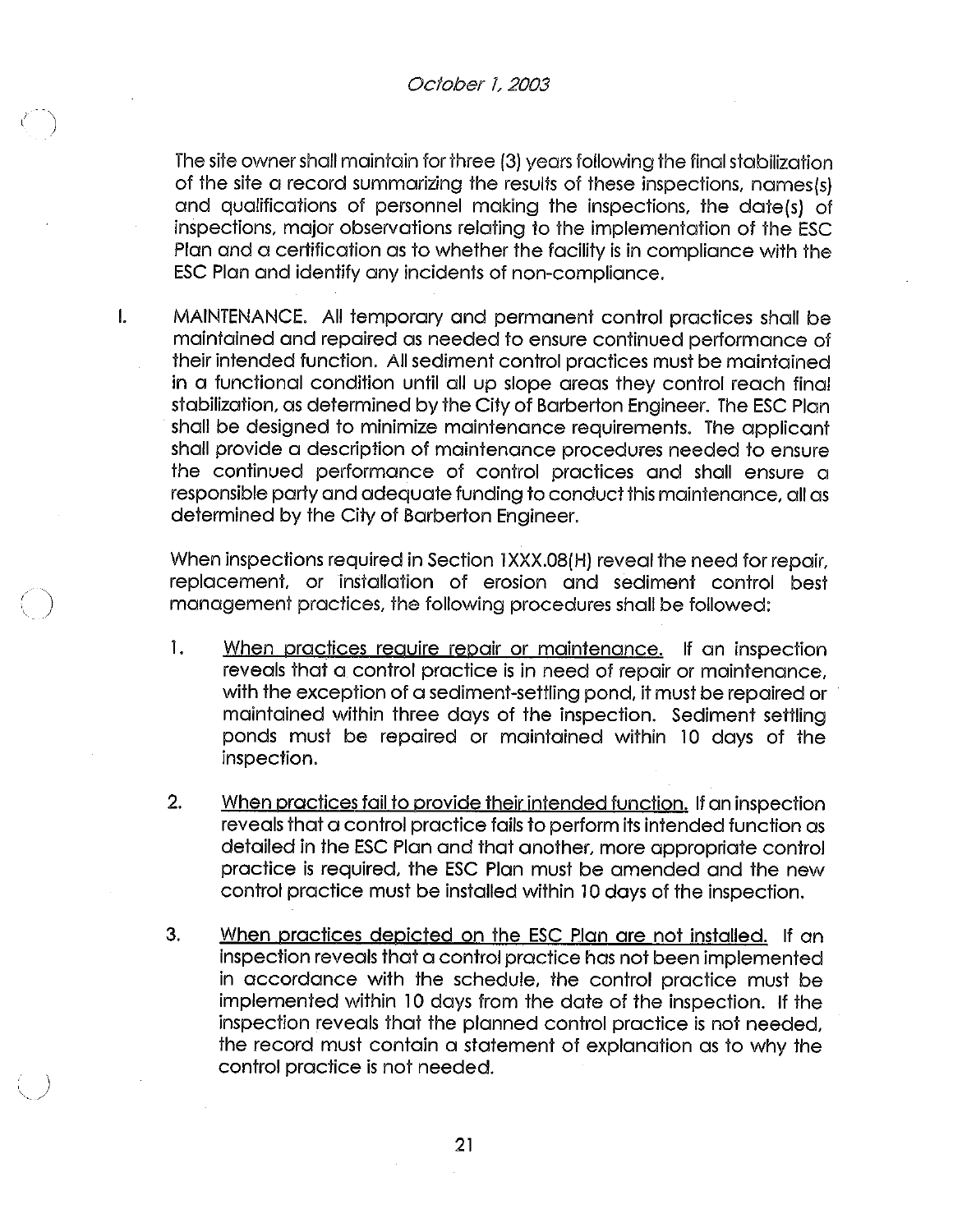# 1XXX,09 BOND AND PERMIT

- A. Funds shall be deposited with the City of Barberton or Summit Soil and Water Conservation District as appropriate prior to review to cover the professional services of City of Barberton Engineer, Summit Soil and Water Conservation District and/or other experts as the City of Barberton Engineer may require.
- B. No soil disturbing activities shall be permitted until a insurance/cash bond has been deposited with the City of Barberton to the satisfaction of the City of Barberton Engineer sufficient for City of Barberton to perform the obligations otherwise to be performed by the owner of the development area as stated in this regulation and to allow all work to be performed as needed in the event that the site owner fails to comply with the provisions of this regulation. The insurance/cash bond shall be returned after all work required by this regulation has been completed to the satisfaction of the City of Barberton Engineer.
- C. No project subject to this regulation shall commence without an ESC Plan approved by the City of Barberton Engineer.

### 1XXX.10 VIOLATIONS

- A. No person shall violate or cause or knowingly permit to be violated any of the provisions of this regulation, or fail to comply with any of such provisions or with any lawful requirements of any public authority made pursuant to this regulation, or knowingly use or cause or permit the use of any lands in violation of this regulation or in violation of any permit granted under this regulation.
- B. Upon notice, the City of Barberton Engineer may suspend any active soil disturbing activity for a period not to exceed ninety (90) days, and may require immediate erosion and sediment control measures whenever he or she determines that such activity is not meeting the intent of this regulation. Such notice shall be in writing, shall be given to the owner or site owner, and shall state the conditions under which work may be resumed. In instances, however, where the City of Barberton Engineer finds that immediate action is necessary for public safety or the public interest, he or she may require that work be stopped upon verbal order pending issuance of the written notice.

# 1XXX.99 PENALTY

A. Whoever violates or fails to comply with any provision of this regulation is guilty of a misdemeanor of the third degree and shall be fined no more than five hundred dollars (\$500.00) or imprisoned for no more than sixty (60) days,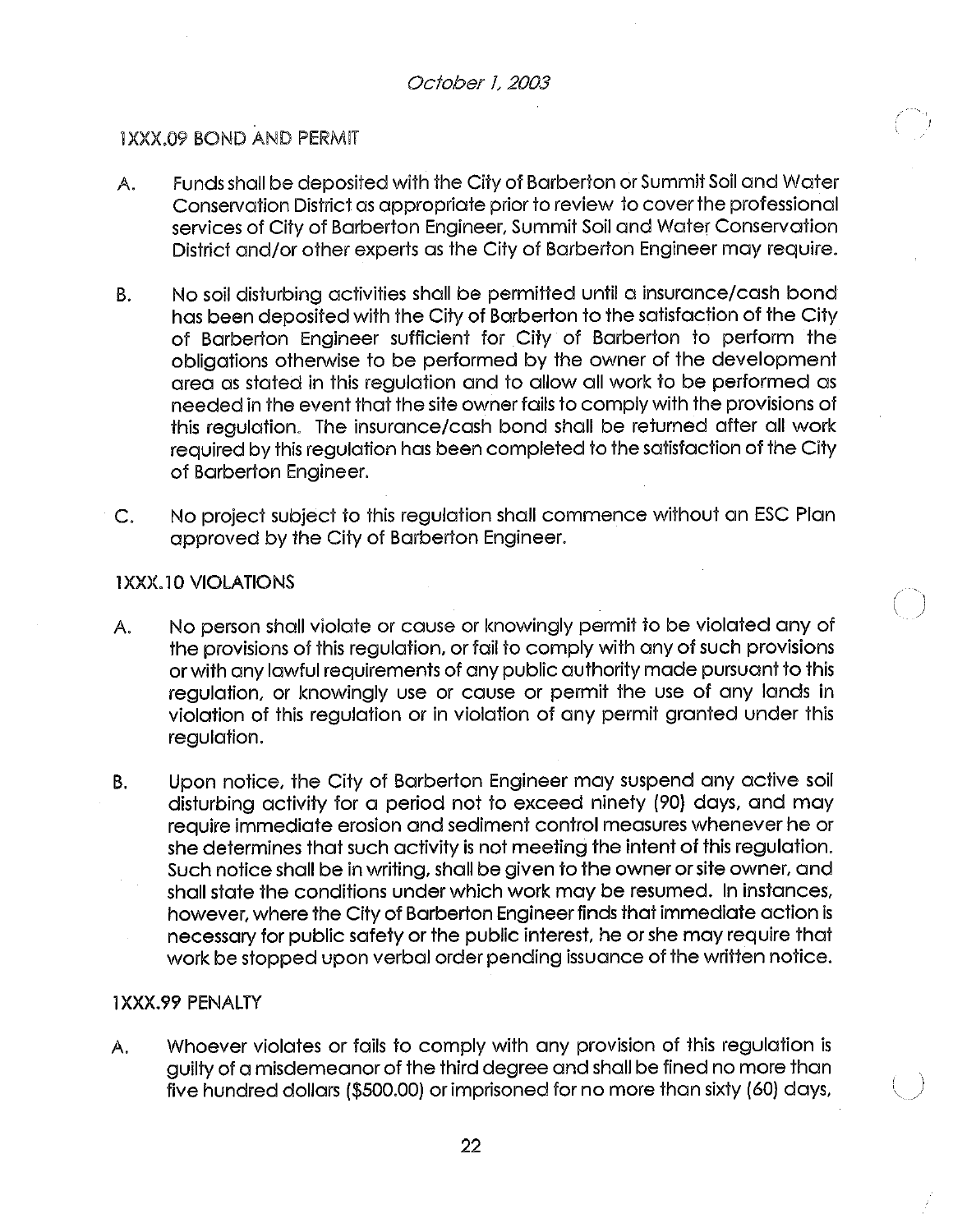or both, for each offense. A separate offense shall be deemed committed each day during or on which a violation or noncompliance occurs or continues.

B. The imposition of any other penalties provided herein shall not preclude City of Barberton from instituting an appropriate action or proceeding in a Court of proper jurisdiction to prevent an unlawful development, or to restrain, correct, or abate a violation, or to require compliance with the provisions of this regulation or other applicable laws, ordinances, rules, or regulations, or the orders of the City of Barberton Engineer.

H: \ 2002 \02082 \ EMPSDIV \LEGISLATION \Draft Erosion and Sediment Control Ordinance- General.doc